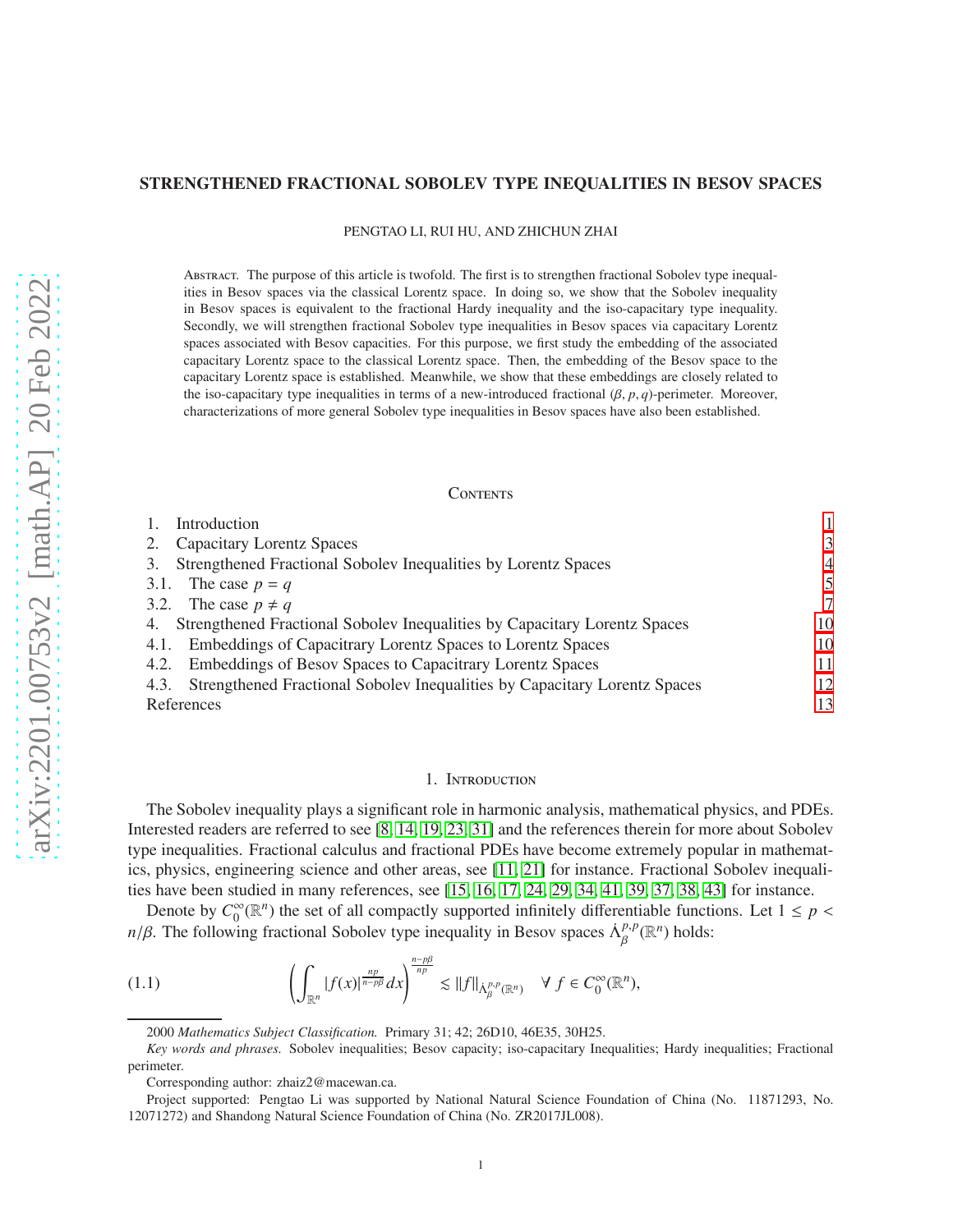see [\[4,](#page-12-4) Theorem 7.34] and [\[33,](#page-13-11) Theorem 6.5]. Motivated by [\[40,](#page-13-12) 41], in this paper, we will strengthen the inequality [\(1.1\)](#page-0-1) as follows:

(1.2) 
$$
\left(\int_{\mathbb{R}^n} |f(x)|^{\frac{np}{n-p\beta}} dx\right)^{\frac{n-p\beta}{np}} \lesssim \left(\int_0^{\infty} V(O_t(f))^{\frac{n-p\beta}{n}} dt^p\right)^{1/p} \lesssim \|f\|_{\dot{\Lambda}_p^{p,p}(\mathbb{R}^n)} \quad \forall \ f \in C_0^{\infty}(\mathbb{R}^n).
$$

Here  $O_t(f) = \{x \in \mathbb{R}^n : |f(x)| > t\}$ , and  $V(O)$  denotes the volume of *O* which is defined as the Lebesgue integral of the characteristic function  $1<sub>O</sub>$  on  $\mathbb{R}^n$ , i.e.,

<span id="page-1-0"></span>
$$
V(O):=\int_{\mathbb{R}^n}1_O(x)dx.
$$

On the other hand, we will show that fractional Sobolev type inequalities in Besov spaces can be strengthened by a Choquet integral with respect to Besov capacities. That is, the second term in [\(1.2\)](#page-1-0) can be replaced by capacitary Lorentz norms:

<span id="page-1-1"></span>(1.3) 
$$
\left(\int_{\mathbb{R}^n} |f(x)|^{\frac{np}{n-p\beta}} dx\right)^{\frac{n-p\beta}{np}} \lesssim \left(\int_0^{\infty} \left(C_{\beta}^{p,p}(O_t(f))\right)^{\frac{n}{n-p\beta}} dt^{\frac{np}{n-p\beta}}\right)^{\frac{n-p\beta}{np}} \lesssim ||f||_{\dot{\Lambda}_{\beta}^{p,p}(\mathbb{R}^n)} \quad \forall \ f \in C_0^{\infty}(\mathbb{R}^n).
$$

We will also show that  $(1.2)$  is equivalent to the iso-capacitary type inequality in terms of Besov capacities. While [\(1.3\)](#page-1-1) implies the iso-capacitary type inequalities in terms of Besov capacities and a new introduced fractional ( $\beta$ , *p*, *q*)−perimeter  $P_{\beta}^{p,q}$  $_{\beta}^{p,q}(\cdot).$ 

Moreover, we will show that the general Sobolev type inequality

$$
||f||_{L^{\frac{np}{n-p\beta},q}(\mathbb{R}^n)} \lesssim ||f||_{\dot{\Lambda}^{p,q}_{\beta}(\mathbb{R}^n)},
$$

established in [\[4,](#page-12-4) Theorem 7.34], is equivalent to a new fractional Hardy inequality, an iso-capacitary inequality, and can be strengthened by capacitary Lorentz norms when  $q > p$ .

Here, for  $\beta \in (0, n)$ ,  $p \in (0, n/\beta)$  and  $q > 0$ ,  $\Lambda_{\beta}^{p,q}$  $\beta_{\beta}^{p,q}(\mathbb{R}^n)$  are defined as the closure of all  $C_0^{\infty}$  $\int_0^\infty$  functions  $f$ with  $||f||_{\dot{\Lambda}^{p,q}_{\beta}(\mathbb{R}^n)} < \infty$ . The norm  $||f||_{\dot{\Lambda}^{p,q}_{\beta}(\mathbb{R}^n)}$  is defined as follows.

$$
||f||_{\dot{\Lambda}_{\beta}^{p,q}(\mathbb{R}^n)} = \left(\int_{\mathbb{R}^n} ||\Delta_h^k f||_{L^p}^q |h|^{-(n+\beta q)} dh\right)^{1/q}.
$$

Here  $k = 1 + [\beta], \beta = [\beta] + {\beta}$  with  $[\beta] \in \mathbb{Z}_+, {\beta} \in (0, 1)$  and

$$
\Delta_h^k f(x) = \begin{cases} \Delta_h^1 \Delta_h^{k-1} f(x), & k > 1; \\ f(x+h) - f(x), & k = 1. \end{cases}
$$

For a compact set  $K \subset \mathbb{R}^n$ , the Besov capacity  $C_R^{p,q}$  $\int_{\beta}^{p,q}(K)$  is defined as

$$
C^{p,q}_{\beta}(K) := \inf \left\{ ||f||^p_{\dot{\Lambda}^{p,q}_{\beta}(\mathbb{R}^n)} : f \in C^{\infty}_0(\mathbb{R}^n) \text{ and } f \ge 1_K \right\}
$$

and for any set  $E \subset \mathbb{R}^n$ , one defines

$$
C^{p,q}_{\beta}(E) := \inf_{\text{open } O \supseteq E} \sup_{\text{compact } K \subseteq O} \left\{ C^{p,q}_{\beta}(K) \right\},\
$$

where  $1_E$  denotes the characteristic function of *E*. The Besov capacity  $C_\beta^{p,q}$  $\beta^{\rho,q}(\cdot)$  has been studied in [\[2,](#page-12-5) 5] for  $1 < q < \infty$ , in [43] for  $p = q \in (0, 1)$ .

This paper is organized as follows. In Section [2,](#page-2-0) we will show that Besov spaces can be embedded to capacitary Lorentz spaces. In Section [3,](#page-3-0) we first prove that fractional Sobolev type inequalities are equivalent to fractional Hardy inequalities and iso-capacitary inequalities. Then, we get strengthened Sobolev inequalities by Lorentz norms. In Section [4,](#page-9-0) firstly, we will study the embeddings of capacitary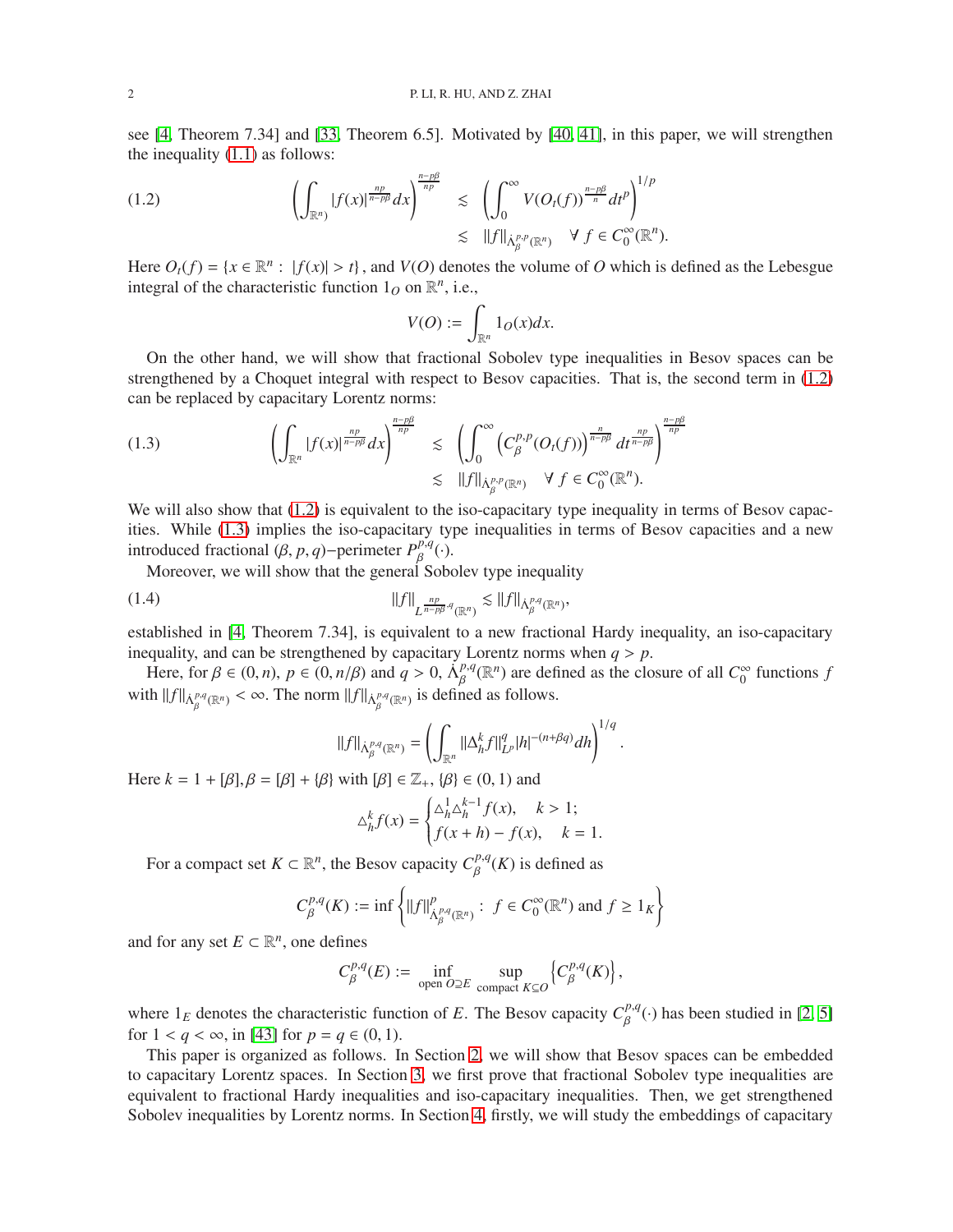Lorentz spaces to the classical Lorentz space, and that of Besov space to capacitary Lorentz spaces. Finally, we strengthen fractional Sobolev type inequalities by capacitary Lorentz norms.

*Some notations*:

- *U* ≈ *V* means that there is a constant *C* > 0 such that  $C^{-1}V \le U \le CV$ . If  $U \le V$ , then we write  $U \leq V$ . Similarly, we write  $V \geq U$  if  $V \geq CU$ .
- Let  $k \in \mathbb{N} \cup \{\infty\}$ . The symbol  $C^k(\mathbb{R}^n)$  denotes the class of all functions  $f: \mathbb{R}^n \to \mathbb{R}$  with  $k$ continuous partial derivatives. For any subset  $E \subseteq \mathbb{R}^n$ , denote by  $1_E$  the characteristic function of *E*.

## 2. Capacitary Lorentz Spaces

<span id="page-2-0"></span>In this paper, we need to use Lorentz/Lebesgue spaces associated with a nonnegative Radon measure  $\mu$ , or the Besov capacity  $C_R^{p,q}$ <sup>*p*,*q*</sup>(·), or the Netrusov capacity. The Netrusov capacity *H*<sup>ε</sup><sub>*d*, $θ$ </sub>(·) with (ε, *d*,  $θ$ ) ∈  $(0, \infty] \times (0, \infty) \times (0, \infty)$  is defined as, see [\[32\]](#page-13-13),

$$
H_{d,\theta}^{(\varepsilon)}(K) = \inf \left( \sum_{i=0}^{\infty} (m_i 2^{-id})^{\theta} \right)^{1/\theta},
$$

where the infimum is taken over all countable coverings of  $K \subset \mathbb{R}^n$  by balls whose radii  $r_j$  do not exceed  $\varepsilon$ , while  $m_i$  is the number of balls from this covering whose radii  $r_j$  belong to the interval  $(2^{-i-1}, 2^{-i}]$ ,  $i = 0, 1, 2, \ldots$  When  $\theta = 1$ , the Netrusov capacity  $H_{d-1}^{(\infty)}$  $\binom{100}{d,1}$  (⋅) is the classical Hausdorff capacity *H*<sup>(∞)</sup>)  $\binom{(\infty)}{d}(\cdot).$ 

Denote by *v* either a nonnegative Radon measure  $\mu$  on  $\mathbb{R}^n$ , or the Besov capacity  $C_R^{p,q}$  $\beta^{\rho,q}(\cdot)$  with  $0 <$  $p, q < \infty$ , or the Netrusov capacity  $H_{d,\theta}^{(\varepsilon)}(\cdot)$ . For  $0 < p_0, q_0 < \infty$ ,  $L^{p_0,q_0}(\mathbb{R}^n, \nu)$  and  $L^{p_0}(\mathbb{R}^n, \nu)$  denote the Lorentz space and the Lebesgue space of all functions  $g$  on  $\mathbb{R}^n$ , respectively, for which

$$
||g||_{L^{p_0,q_0}(\mathbb{R}^n;\nu)} = \left(\int_0^\infty (\nu(O_t(g)))^{q_0/p_0} d\lambda^{q_0}\right)^{1/q_0} < \infty
$$

and

$$
||g||_{L^{p_0}(\mathbb{R}^n; \nu)} = \left(\int_{\mathbb{R}^n} |g(x)|^{p_0} d\nu\right)^{1/p_0} < \infty,
$$

respectively. Moreover, we denote by  $L^{p_0,\infty}(\mathbb{R}^n;\nu)$  the set of all *v*-measurable functions  $g(\cdot)$  on  $\mathbb{R}^n$  with

$$
||g||_{L^{p_0,\infty}(\mathbb{R}^n;\nu)} = \sup_{s>0} s\,(\nu(O_s(g)))^{1/p_0} < \infty.
$$

The following result is standard. For the readers' convenience, we provide the proof here.

<span id="page-2-2"></span>**Lemma 2.1.** *For*  $0 < q_0 \le r < \infty$  &  $p_0 > 0$ *, there holds* 

(2.1) 
$$
L^{p_0,q_0}(\mathbb{R}^n;\nu)\hookrightarrow L^{p_0,r}(\mathbb{R}^n;\nu)\hookrightarrow L^{p_0,\infty}(\mathbb{R}^n;\nu).
$$

*Proof.* Since  $v(O_t(f))$  is monotone decreasing in *t*, we have

<span id="page-2-1"></span>
$$
\frac{d}{dt} \left( \int_0^t (\nu(O_s(f)))^{r/p_0} ds^r \right)^{p_0/r} \ge p_0 \nu(O_t(f)) t^{p_0-1}
$$

and

$$
(s^{p_0}\nu(O_s(f)))^{r/p_0} \le \left(p_0 \int_0^{\infty} \nu(O_t(f))t^{p_0-1}dt\right)^{r/p_0} \le \int_0^{\infty} (\nu(O_t(f)))^{r/p_0}dt^r \quad \forall \ s > 0,
$$

which implies  $||f||_{L^{p_0,\infty}(\mathbb{R}^n; \nu)} \lesssim ||f||_{L^{p_0,r}(\mathbb{R}^n; \nu)}$ . Thus, we have  $L^{p_0,r}(\mathbb{R}^n; \nu) \hookrightarrow L^{p_0,\infty}(\mathbb{R}^n; \nu)$ .

On the other hand, since

$$
||f||_{L^{p_0,r}(\mathbb{R}^n;\nu)}=\left(\int_0^\infty \left(\nu\left(\{O_\lambda(f)\right)\right)^{r/p_0}d\lambda^r\right)^{1/r},\,
$$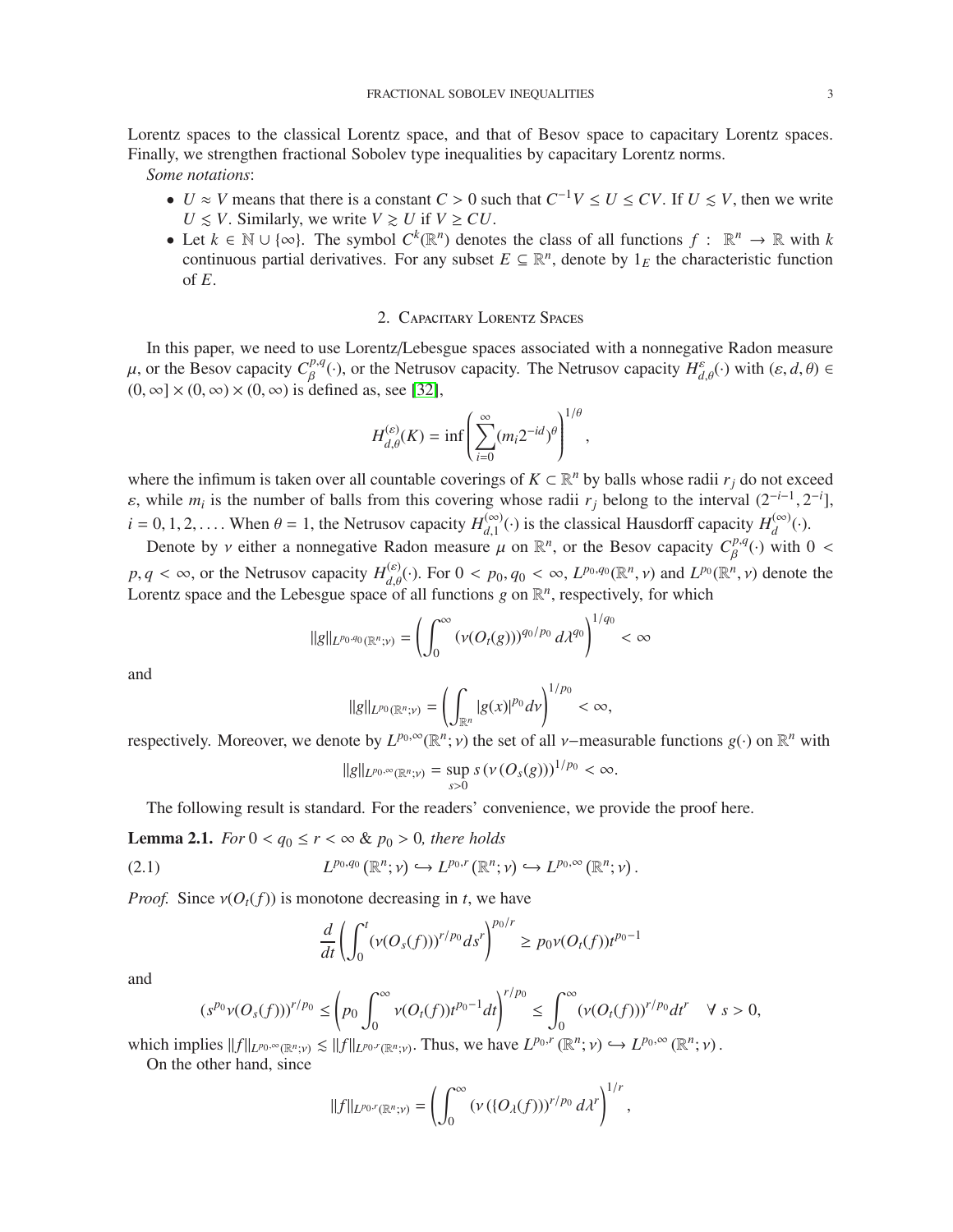we have

$$
\begin{array}{rcl}\n||f||_{L^{p_0,r}(\mathbb{R}^n;\nu)} & = & \left(\int_0^\infty \lambda^{r-q_0+q_0} \left(\nu \left(O_\lambda(f)\right)\right)^{r/p_0-q_0/p_0+q_0/p_0} \frac{d\lambda}{\lambda}\right)^{1/r} \\
& \leq & \left(\sup_{\lambda > 0} \left(\lambda \nu \left(O_\lambda(f)\right)\right)^{1/p_0}\right)^{1-q_0/r} \left(\int_0^\infty \lambda^{q_0} \left(\nu \left(O_\lambda(f)\right)\right)^{q_0/p_0} \frac{d\lambda}{\lambda}\right)^{1/r} \\
& \leq & \left|\|f\right\|_{L^{p_0,\infty}(\mathbb{R}^n;\nu)}^{1-q_0/r} \|f\|_{L^{p_0,q_0}(\mathbb{R}^n;\nu)}^{q_0/r}, \\
& & \left|\|f\right\|_{L^{p_0,r}(\mathbb{R}^n;\nu)}^{1-q_0/r} \|f\|_{L^{p_0,q_0}(\mathbb{R}^n;\nu)}^{q_0/r},\n\end{array}
$$

which gives  $||f||_{L^{p_0,r}(\mathbb{R}^n;\nu)} \lesssim ||f||_{L^{p_0,q_0}(\mathbb{R}^n;\nu)}$  and thus  $L^{p_0,q_0}(\mathbb{R}^n;\nu) \hookrightarrow L^{p_0,r}(\mathbb{R}^n;\nu)$ .

When  $v = C_{\beta}^{p,q}$  $\beta^{\rho,q}(\cdot)$ , we call  $L^{p_0,q_0}(\mathbb{R}^n; C^{p,q}_{\beta})$  $B^{\rho,q}_{\beta}$ ),  $L^{p_0,\infty}(\mathbb{R}^n; C^{p,q}_{\beta})$  $\mathcal{L}^{p,q}$ ), and  $L^{p_0}(\mathbb{R}^n; C^{p,q}_{\beta})$  $\beta_{\beta}^{p,q}$ ) the associated capacitary Lorentz/Lebesgue space. We can show that Besov spaces are embedded to the associated capacitary Lorentz spaces. Let  $p \lor q = \max\{p, q\}$  and  $p \land q = \min\{p, q\}.$ 

<span id="page-3-2"></span>**Proposition 2.2.** *Let* β ∈ (0, 1),  $p = q$  ∈ ( $n/(n + β)$ , 1), *or* (β,  $p, q$ ) ∈ (0,  $n) \times [1, n/β) \times (1, ∞)$ ,  $p ∨ q ≤$ *r* ≤ ∞. *There holds*

<span id="page-3-1"></span>
$$
||f||_{L^{p,r}(\mathbb{R}^n;C^{p,q}_\beta)} \lesssim ||f||_{\dot{\Lambda}^{p,q}_\beta(\mathbb{R}^n)} \quad \forall \ f \in C^{\infty}_0(\mathbb{R}^n).
$$

*Proof.* The case  $r = p \lor q$  is due to Maz'ya [\[30\]](#page-13-14) when  $p = q > 1$ . When  $1 \le p \le q < \infty, 0 < \beta < 1$ , Wu [\[44\]](#page-13-15) proved [\(2.2\)](#page-3-1). Adams-Xiao [5] established [\(2.2\)](#page-3-1) when  $0 < \beta < \infty$ ,  $(p,q) \in (1, n/\beta) \times (1, \infty)$ . Xiao-Zhai [43] shown that [\(2.2\)](#page-3-1) holds when  $0 < \beta < 1$ ,  $n/(n + \beta) < p = q < 1$ . The case  $r > p \vee q$ follows from (i) and the inclusion [\(2.1\)](#page-2-1) in Lemma [2.1](#page-2-2) directly.

Proposition [2.2](#page-3-2) is very important in studying Sobolev type inequalities and Carleson embeddings problems, see [5, [26,](#page-13-16) [27,](#page-13-17) 43] for instance. We will use Proposition [2.2](#page-3-2) to establish the main results in this paper. Moreover, it helps us to get the following result which generalizes Admas' inequalities to general fractional Besov space. In [\[1\]](#page-12-6), Adams proved that

$$
\int_0^\infty H_{n-k}^{(\infty)}(O_t(f)) dt \lesssim ||\nabla^k f||_{L^1(\mathbb{R}^n)} \quad \forall \ f \in C_0^\infty(\mathbb{R}^n),
$$

which was generalized by Xiao in [\[38\]](#page-13-10) to endpoint Besov spaces:

$$
\int_0^\infty H_{n-\beta}^{(\infty)}(O_t(f)) dt \lesssim ||f||_{\dot{\Lambda}^{1,1}_\beta(\mathbb{R}^n)} \quad \forall f \in C_0^\infty(\mathbb{R}^n),
$$

when  $\beta \in (0, n)$ . Here, we will get a similar inequality for  $\dot{\Lambda}^{p,q}_{\beta}$  $_{\beta}^{p,q}(\mathbb{R}^n)$  and the Netrusov capacity.

**Proposition 2.3.** *Let*  $β ∈ (0, 1)$ *,*  $p = q ∈ (n/(n + β), 1)$ *, or*  $(p, q) ∈ (1, n/β) × (1, ∞)$ *. If r* ∈ [ $p ∨ q$ , ∞], *then there holds*

$$
\|f\|_{L^{p,r}\left(\mathbb{R}^n; H^{(\infty)}_{n-p\beta, q/p}\right)}\lesssim \|f\|_{\dot{\Lambda}^{p,q}_\beta(\mathbb{R}^n)}\quad \forall\ f\in C^\infty_0(\mathbb{R}^n).
$$

*Proof.* It follows from [\[3,](#page-12-7) Theorem 2] and [\[32,](#page-13-13) Theorem 2] that  $C_R^{p,q}$  $B^{p,q}(\cdot) \approx H_{n-p}^{(\infty)}$ *n*−*p*β,*q*/*p* (·). Thus, (ii) of Proposition [2.2](#page-3-2) finishes the proof.  $\square$ 

3. Strengthened Fractional Sobolev Inequalities by Lorentz Spaces

<span id="page-3-0"></span>We will discuss the case  $p = q$  and  $p \neq q$  separately.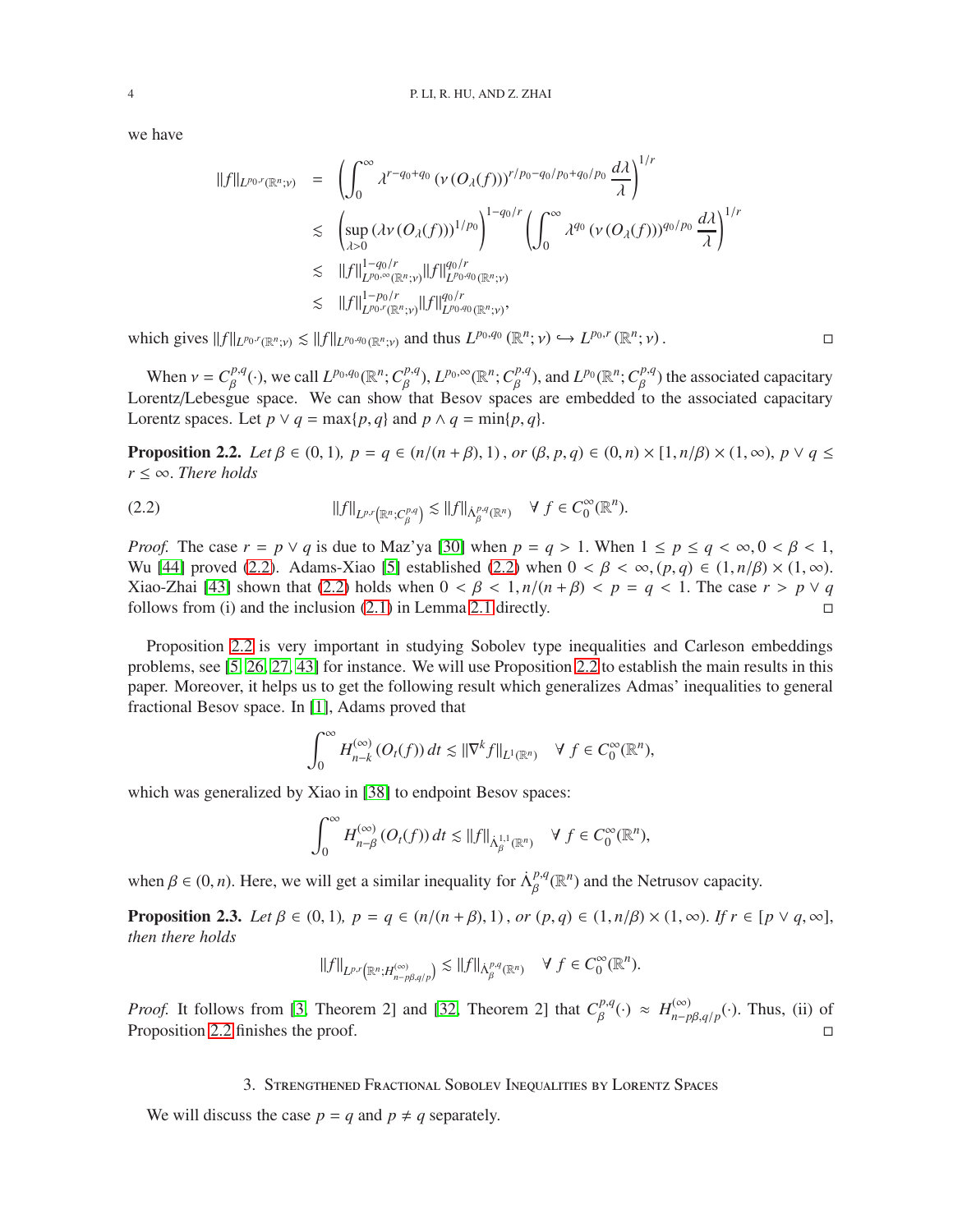<span id="page-4-0"></span>3.1. The case  $p = q$ . We will show that the fractional Sobolev type inequality in  $\Lambda_R^{p,q}$  $_{\beta}^{p,q}(\mathbb{R}^n)$  can be strengthened. Our first result holds for general *p* and *q*. Recall  $p \lor q = \max\{p, q\}$  and  $p \land q = \min\{p, q\}.$ 

<span id="page-4-3"></span>**Theorem 3.1.** *Let* β ∈ (0, 1) *and*  $p = q$  ∈ (*n*/(*n* + β), 1), *or* (β, *p*, *q*) ∈ (0, *n*) × [1, *n*/β) × (0, ∞). *Let p*<sup>0</sup> ≥ *q*<sup>0</sup> ≥ *p* ∨ *q*, *and* µ *be a non-negative Radon measure. Then the following statements are equivalent.* (i) *For any f* ∈  $C_0^∞$  $_{0}^{\infty}(\mathbb{R}^{n}),$ 

$$
||f||_{L^{p_0,q_0}(\mathbb{R}^n;\mu)} \lesssim ||f||_{\dot{\Lambda}^{p,q}_\beta(\mathbb{R}^n)}.
$$

(ii) *For any*  $f \in C_0^\infty$  $_{0}^{\infty}(\mathbb{R}^{n}),$ 

$$
||f||_{L^{p_0}(\mathbb{R}^n;\mu)} \lesssim ||f||_{\dot{\Lambda}^{p,q}_\beta(\mathbb{R}^n)}.
$$

(iii) *For any*  $f \in C_0^\infty$  $_{0}^{\infty}(\mathbb{R}^{n}),$ 

$$
\|f\|_{L^{p_0,\infty}(\mathbb{R}^n;\mu)}\lesssim \|f\|_{\dot{\Lambda}^{p,q}_\beta(\mathbb{R}^n)}.
$$

(iv) *For any bounded domain*  $O ⊂ \mathbb{R}^n$  *with*  $C^∞$  *boundary* ∂*O*,

<span id="page-4-1"></span>
$$
(\mu(O))^{p/p_0} \leq C_{\beta}^{p,q}(\overline{O}).
$$

*Proof.* Since the Lorentz space  $L^{r,q}(\mathbb{R}^n;\mu)$  is increasing with respect to *q* and  $p_0 \ge q_0$ , we have the implications (i)  $\implies$  (ii)  $\implies$  (iii).

(iii)  $\implies$  (iv). Assume that (iii) is true. Given a bounded domain *O* ⊂ ℝ<sup>*n*</sup>, for any non-negative *f* ∈  $C_0^{\infty}$  $\int_0^\infty (\mathbb{R}^n)$  with  $f \ge 1$  on *O*, i.e.,  $O \subset \overline{O_1(f)}$ , we have

(3.1) 
$$
\mu(O) \leq \mu(\overline{O_1(f)}) \lesssim ||f||_{\dot{\Lambda}^{p,q}_{\beta}(\mathbb{R}^n)}^{p_0},
$$

which implies (iv) by taking infimum on *f* on the right hand side of [\(3.1\)](#page-4-1).

<span id="page-4-2"></span>(iv)⇒(i). Assume that (iv) holds. Then, one has  $(\mu(O))^{q_0/p_0}$   $\leq$  ( $C_R^{p,q}$ )  $\frac{p,q}{\beta}(\overline{O}))^{q_0/p}$  and hence,

(3.2) 
$$
||f||_{L^{p_0,q_0}(\mathbb{R}^n;\mu)} = \left(\int_0^{\infty} (\mu(O_t(f)))^{q_0/p_0} dt^{q_0}\right)^{1/q_0} \leq \left(\int_0^{\infty} (C_{\beta}^{p,q}(O_t(f)))^{q_0/p} dt^{q_0}\right)^{1/q_0} \leq ||f||_{\dot{\Lambda}_{\beta}^{p,q}(\mathbb{R}^n)},
$$

where in the last inequality of [\(3.2\)](#page-4-2), we have used Proposition [2.2](#page-3-2) since  $q_0 \ge p \vee q$ . This indicates (i).  $□$ 

Theorem [3.1](#page-4-3) itself is very important because it characterizes a Radon measure such that the Sobolev type inequality holds. The case of  $p = q = q_0$  of Theorem [3.1](#page-4-3) has been studied in [\[38,](#page-13-10) [45,](#page-13-18) 43]. In [22], Frank and Seiringer proved that the fractional Sobolev inequality can be deduced from the fractional Hardy inequality, see [22, Theorem 4.1]. Using the case  $p = q = q_0$  and  $p_0 = np/(n - \beta)$  of Theorem [3.1,](#page-4-3) we prove the following theorem which shows the equivalent of the fractional Sobolev inequality, the fractional Hardy inequality, and the iso-capacitary inequality.

<span id="page-4-6"></span>**Theorem 3.2.** *Let*  $\beta \in (0, 1), 1 \leq p < n/\beta$ . *Then the following statements are equivalent.* (i) *The analytic inequality:*

<span id="page-4-4"></span>(3.3) 
$$
\left(\int_0^\infty (V(O_t(f)))^{\frac{n-p\beta}{n}}dt^p\right)^{1/p} \lesssim ||f||_{\dot{\Lambda}_\beta^{p,p}(\mathbb{R}^n)} \quad \forall \ f \in C_0^\infty(\mathbb{R}^n).
$$

(ii) *The fractional Sobolev inequality:*

<span id="page-4-5"></span>(3.4) 
$$
\left(\int_{\mathbb{R}^n} |f(x)|^{\frac{np}{n-p\beta}} dx\right)^{\frac{n-p\beta}{np}} \lesssim ||f||_{\dot{\Lambda}^{p,p}_{\beta}(\mathbb{R}^n)} \quad \forall \ f \in C_0^{\infty}(\mathbb{R}^n).
$$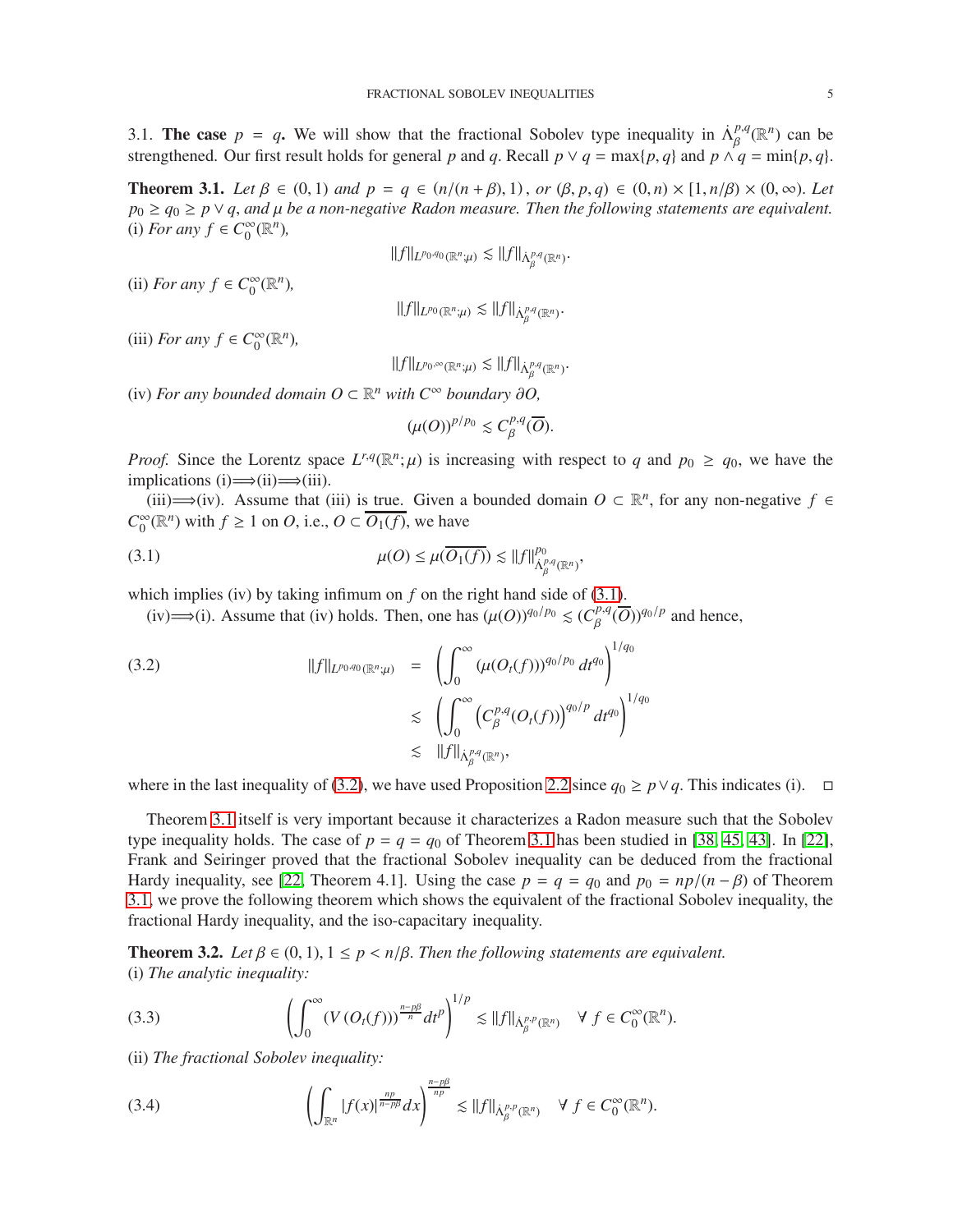(iii) *The fractional Hardy inequality:*

<span id="page-5-0"></span>(3.5) 
$$
\left(\int_{\mathbb{R}^n} \frac{|f(x)|^p}{|x|^{p\beta}} dx\right)^{1/p} \lesssim ||f||_{\dot{\Lambda}_\beta^{p,p}(\mathbb{R}^n)} \quad \forall \ f \in C_0^\infty(\mathbb{R}^n).
$$

(iv) The iso-capacitary inequality: for any bounded domain  $O ⊂ \mathbb{R}^n$  with  $C^{\infty}$  boundary ∂O,

(3.6) (*V*(*O*)) *n*−*p*β *<sup>n</sup>* . *C p*,*p* β (*O*).

*Moreover, [\(3.3\)](#page-4-4), [\(3.4\)](#page-4-5), [\(3.5\)](#page-5-0) and [\(3.6\)](#page-5-1) are all true.*

*Proof.* In Theorem [3.1,](#page-4-3) let  $q_0 = p = q$ ,  $p_0 = np/n - p\beta$  and  $\mu$  be the Lebesgue measure on  $\mathbb{R}^n$ . We can see that the equivalence of (i)  $\Longleftrightarrow$  (ii)  $\Longleftrightarrow$  (iv) holds. We will only provide a proof of (i)  $\Longleftrightarrow$  (iii).

For (i)  $\implies$ (iii), we assume that [\(3.3\)](#page-4-4) holds. If  $A \subset \mathbb{R}^n$  is a Borel set of finite Lebesgue measure, we define *A* # , the symmetric rearrangement of the set *A*, to be the open ball centered at the origin whose volume is that of *A*. The symmetric-decreasing rearrangement, *f* # , of a function *f* is defined as follows. The symmetric-decreasing rearrangement of a characteristic function of a set is obvious, namely,  $1_A^{\#}$  =  $1_{A^*}$ . Now, if  $f : \mathbb{R}^n \to \mathbb{C}$  is a Borel measurable function vanishing at infinity, we define

<span id="page-5-1"></span>
$$
f^{\#}(x) := \int_0^{\infty} 1^{\#}_{\{|f| > t\}}(x) dt
$$

as the symmetric-decreasing rearrangement of *f*.

Firstly, we show that there exists a constant *C* such that

(3.7) 
$$
\left(\int_{\mathbb{R}^n} \frac{|f^{\#}(x)|^p}{|x|^{p\beta}} dx\right)^{1/p} = C||f||_{L^{\frac{np}{n-p\beta}, p}},
$$

which is equivalent to [22, Lemma 4.3] since the Lorentz norm is invariant under the symmetric decreasing rearrangement. For the convenience, we provide the proof here. In fact, for  $t > 0$ , define

<span id="page-5-2"></span>
$$
O_t(f) = \Big\{ x \in \mathbb{R}^n : \ |f(x)| > t \Big\}.
$$

Then  $V(O_t(f^p)) = V(O_{t^{1/p}}(f))$ . It follows from the equimeasurability of the functions f and  $f^{\#}$  that  $V(O_t(f^p)) = V(O_t((f^{\#})^p))$ , which implies

$$
\left(\int_0^\infty (V(O_t(f)))^{\frac{n-p\beta}{n}} dt^p\right)^{1/p} = \left(\int_0^\infty (V(O_t(f^p)))^{\frac{n-p\beta}{n}} dt\right)^{1/p}
$$

$$
= \left(\int_0^\infty (V(O_t((f^{\#})^p)))^{\frac{n-p\beta}{n}} dt\right)^{1/p}.
$$

Since  $(f^*)^p$  is a non-negative symmetric decreasing function,  $|O_t((f^*)^p)|$  is the same as the volume of a ball  $B_{r(t)}$  with radius

<span id="page-5-3"></span>
$$
r(t) = \left(\frac{V(|O_t((f^*)^p)|)}{\omega_n}\right)^{1/n}
$$

with  $\omega_n$  the surface area of the unit sphere  $\mathbb{S}^{n-1}$ . Thus, there exists a constant *C* such that

(3.8) 
$$
\left(\int_{\mathbb{R}^n} \frac{|f^{\#}(x)|^p}{|x|^{p\beta}} dx\right)^{1/p} = \left(\int_0^{\infty} \int_{\mathbb{R}^n} \frac{1_{B_{r(t)}}(x)}{|x|^{p\beta}} dxdt\right)^{1/p} = C \left(\int_0^{\infty} |O_t((f^{\#})^p)|^{\frac{n-p\beta}{n}} dt\right)^{1/p} = C ||f||_{L^{\frac{np}{n-p\beta},p}(\mathbb{R}^n)}
$$

since  $\|\cdot\|_{L^{\frac{np}{n-p\beta},p}(\mathbb{R}^n)}$  is invariant under the symmetric decreasing rearrangement.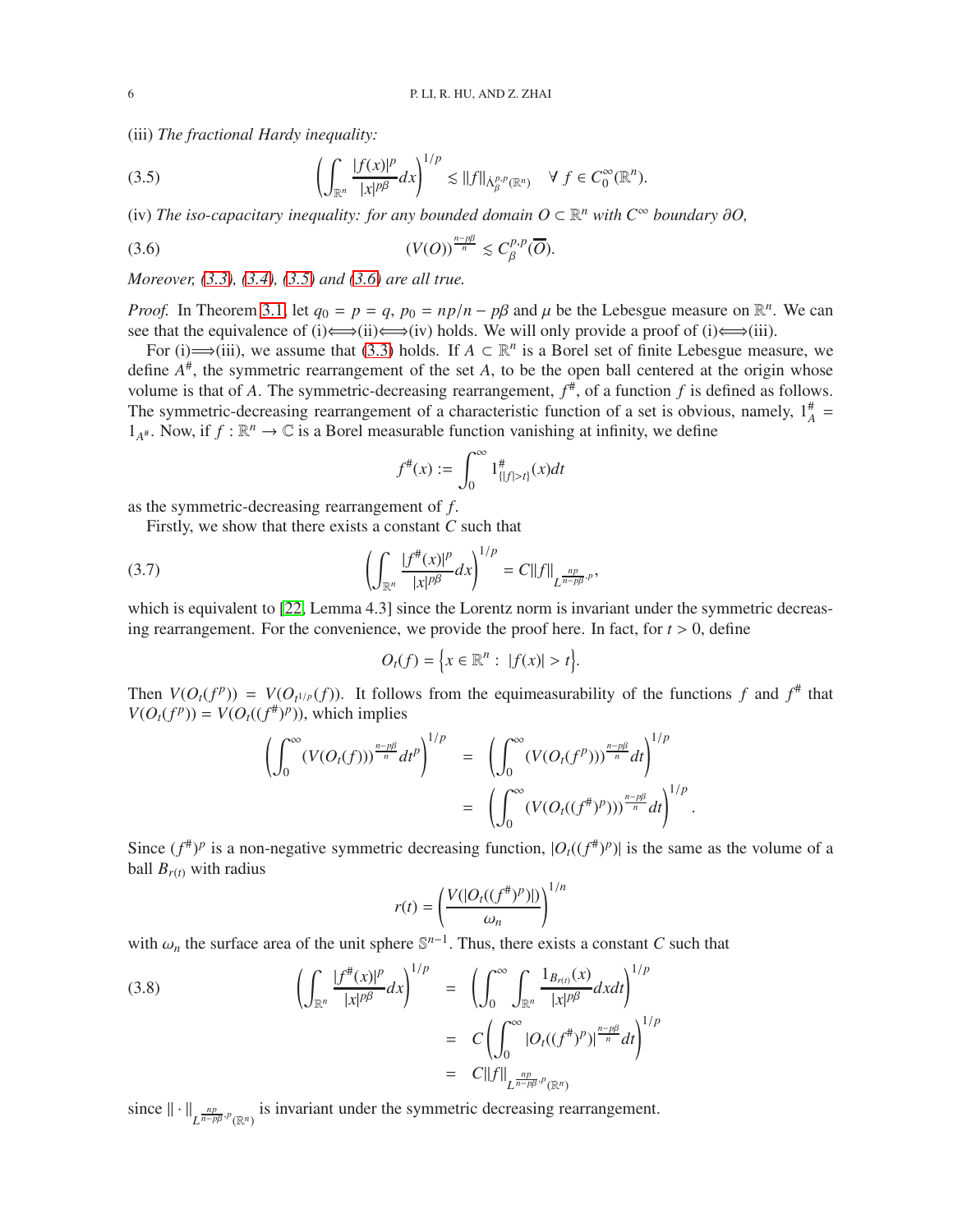Note that [\[28,](#page-13-19) Theorem 3.4] reads as

$$
\int_{\mathbb{R}^n} f(x)g(x)dx \leq \int_{\mathbb{R}^n} f^{\#}(x)g^{\#}(x)dx.
$$

Notice that  $(\Phi \circ |f|)^{\#} = \Phi \circ (f)^{\#}$ , where  $\Phi(t) = t^p$  is non decreasing for  $t > 0$ . Since  $|x|^{-p\beta}$  is symmetricdecreasing, it follows from [\(3.7\)](#page-5-2) and [\(3.3\)](#page-4-4) that

$$
\left(\int_{\mathbb{R}^n} \frac{|f(x)|^p}{|x|^{p\beta}} dx\right)^{1/p} \le \left(\int_{\mathbb{R}^n} \frac{|f^{\#}(x)|^p}{|x|^{p\beta}} dx\right)^{1/p} \lesssim ||f||_{L^{\frac{np}{n-p\beta}, p}} \lesssim ||f||_{\dot{\Lambda}^{p,p}_{\beta}(\mathbb{R}^n)},
$$

which gives us  $(3.5)$ . Thus  $(iii)$  is true.

For (iii) $\implies$ (i), we assume [\(3.5\)](#page-5-0) holds. Since the Lorentz norm is invariant under the symmetric decreasing rearrangement, using [\(3.8\)](#page-5-3) one has

$$
\left(\int_0^\infty V(O_t(f))^{\frac{n-p\beta}{n}} dt^p\right)^{1/p} = \left(\int_0^\infty (V(O_t(f^*)))^{\frac{n-p\beta}{n}} dt^p\right)^{1/p}
$$

$$
= \left(\int_{\mathbb{R}^n} \frac{|f^*(x)|^p}{|x|^{p\beta}} dx\right)^{1/p}
$$

$$
\lesssim ||f^*||_{\dot{\Lambda}_p^{p,p}(\mathbb{R}^n)}
$$

$$
\lesssim ||f||_{\dot{\Lambda}_p^{p,p}(\mathbb{R}^n)},
$$

where in the last step, we have used [\[6,](#page-12-8) Theorem 9.2] which states that the symmetric decreasing rearrangement is continuous under the fractional Besov norm  $\Lambda_R^{p,p}$ β (R *n* ).

*Remark* 3.3*.*

(i) The sharp constant of inequalities [\(3.4\)](#page-4-5) is only known when  $p = 1$ , see [22, Theoreom 4.1] or [\[9,](#page-12-9) Theorem 4.10].

(ii) The requirement  $\beta \in (0, 1)$  is only used when proving the equivalence of (i) and (iii). For the equivalence of (i)  $\Longleftrightarrow$  (ii)  $\Longleftrightarrow$  (iv),  $\beta$  can take values in (0, *n*).

Since  $p < \frac{np}{n-p}$  $\frac{np}{n-p\beta}$ , we have

<span id="page-6-1"></span>
$$
L^{\frac{np}{n-p\beta},p}(\mathbb{R}^n)\hookrightarrow L^{\frac{np}{n-p\beta}}(\mathbb{R}^n).
$$

Therefore, [\(3.3\)](#page-4-4) and [\(3.4\)](#page-4-5) imply the following strengthened fractional Sobolev type inequality in Besov spaces.

**Corollary 3.4.** *Let*  $\beta \in (0, n)$  *and*  $1 \leq p \leq n/\beta$ *. For any*  $f \in C_0^{\infty}$  $_{0}^{\infty}$ ( $\mathbb{R}^{n}$ ), there holds

(3.9) 
$$
\left(\int_{\mathbb{R}^n} |f(x)|^{\frac{np}{n-p\beta}} dx\right)^{\frac{n-p\beta}{np}} \lesssim \left(\int_0^{\infty} V(O_t(f))^{\frac{n-p\beta}{n}} dt^p\right)^{1/p} \lesssim \|f\|_{\dot{\Lambda}_\beta^{p,p}(\mathbb{R}^n)}.
$$

<span id="page-6-0"></span>3.2. The case  $p \neq q$ . The inequality [\(3.9\)](#page-6-1) strengthens the fractional Sobolev type inequality in Besove space  $\Lambda_{\beta}^{p,q}$  $P_{\beta}^{q}(\mathbb{R}^{n})$  when  $p = q$ . In the following, we consider the case  $q \neq p$ . Firstly, we need to establish the following result similar to Theorem [3.1](#page-4-3) without the requirement of  $p_0 \geq p \vee q$ .

<span id="page-6-2"></span>**Proposition 3.5.** *Let*  $(\beta, p, q) \in (0, n) \times [1, n/\beta) \times (1, \infty)$ . *Let*  $p_0 > 0$  *and*  $q_0 \ge p \vee q$ ,  $p_0 > 0$  *and*  $\mu$  *be a non-negative Radon measure. Then the following statements are equivalent.* (i) *For any f* ∈  $C_0^{\infty}$  $_{0}^{\infty}(\mathbb{R}^{n}),$ 

 $||f||_{L^{p_0,q_0}(\mathbb{R}^n;\mu)} \lesssim ||f||_{\dot{\Lambda}^{p,q}_\beta(\mathbb{R}^n)}.$ 

(ii) *For any*  $f \in C_0^\infty$  $_{0}^{\infty}(\mathbb{R}^{n}),$ 

 $||f||_{L^{p_0,\infty}(\mathbb{R}^n;\mu)} \lesssim ||f||_{\dot{\Lambda}^{p,q}_\beta(\mathbb{R}^n)}$ .

 $\Box$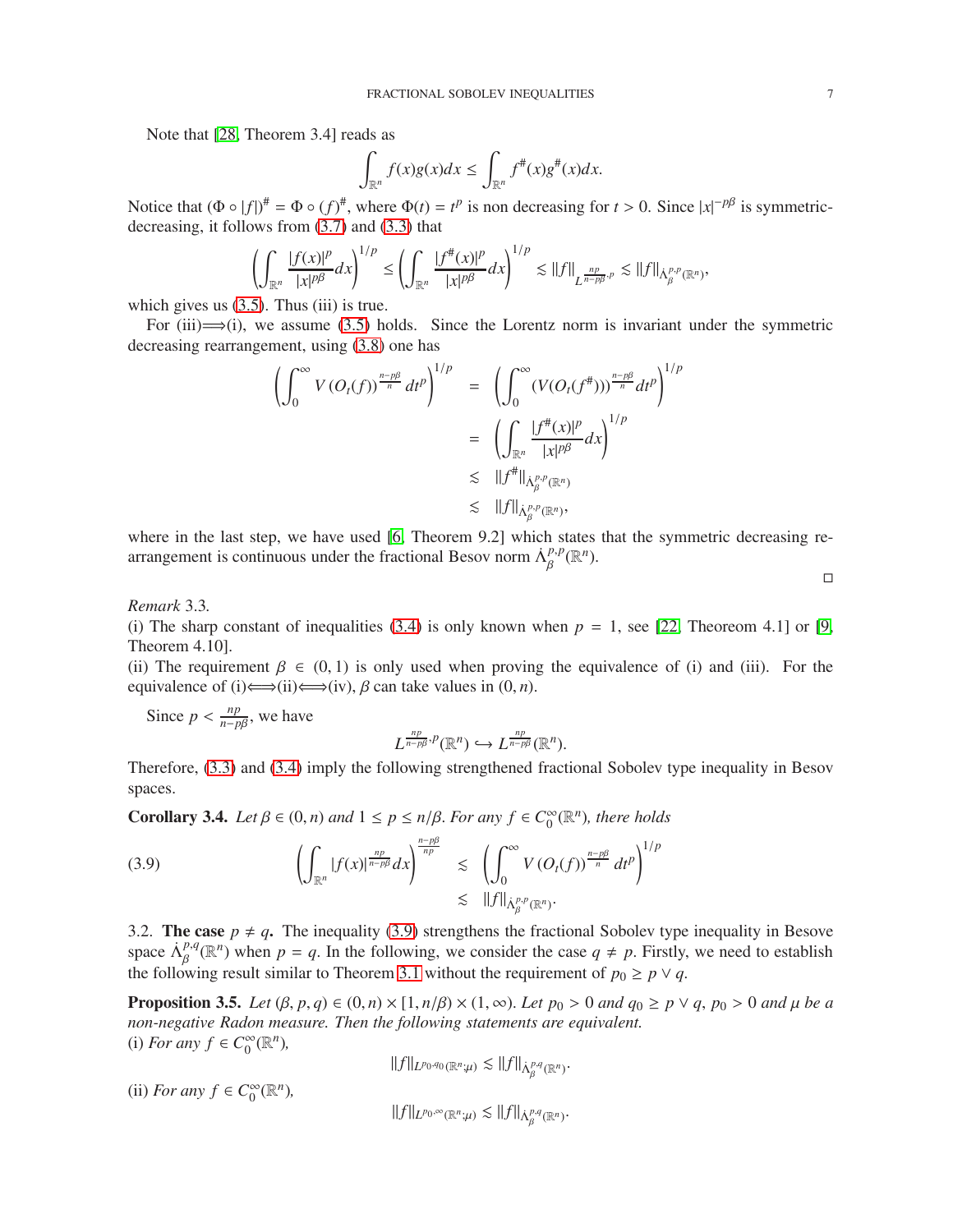(iii) *For any bounded domain*  $O \subset \mathbb{R}^n$  *with*  $C^\infty$  *boundary* ∂*O*,

$$
(\mu(O))^{p/p_0} \leq C_{\beta}^{p,q}(\overline{O}).
$$

*Proof.* Since the Lorentz spaces  $L^{p_0,q_0}(\mathbb{R}^n;\mu)$  is increasing with respect to  $q_0$ , we have the implications  $(i) \Longrightarrow$  $(ii)$ .

(ii)  $\implies$  (iii). Assume that (ii) is true. Given a bounded domain *O* ⊂  $\mathbb{R}^n$ , for any non-negative *f* ∈  $C_0^{\infty}$  $\int_0^\infty (\mathbb{R}^n)$  with  $f \ge 1$  on *O*, i.e.,  $O \subset \overline{O_1(f)}$ , we have

<span id="page-7-0"></span>
$$
\mu(O) \leq \mu(\overline{O_1(f)}) \lesssim ||f||_{\dot{\Lambda}^{p,q}_\beta(\mathbb{R}^n)}^{p_0},
$$

which implies (iii) by taking infimum on *f* .

(iii)  $\Longrightarrow$  (i). Assume that (iv) holds. Then, one has  $(\mu(O))^{q_0/p_0} \leq (C_R^{p,q})^{q_0}$  $\int_{\beta}^{p,q} (\overline{O}))^{q_0/p}$  and hence,

k *f* k*<sup>L</sup> p*0 ,*q*<sup>0</sup> (R*<sup>n</sup>* ;µ) = Z <sup>∞</sup> 0 (µ(*Ot*(*f*))) *<sup>q</sup>*0/*p*<sup>0</sup> *dtq*<sup>0</sup> !1/*q*<sup>0</sup> (3.10) . Z <sup>∞</sup> 0 *C p*,*q* β (*Ot*(*f*))*q*0/*<sup>p</sup> dtq*<sup>0</sup> !1/*q*<sup>0</sup> . k *f* kΛ˙ *p*,*q* β (R*<sup>n</sup>* ) ,

where in the last inequality of [\(3.10\)](#page-7-0), we have used Proposition [2.2](#page-3-2) since  $q_0 \ge p \vee q$ . This indicates (i).

<span id="page-7-4"></span>**Theorem 3.6.** *Let*  $(\beta, p, q) \in (0, n) \times [1, n/\beta) \times [1, \infty)$ . *Then the following statements are equivalent.* (i) *The analytic inequality:*

<span id="page-7-1"></span>
$$
(3.11) \qquad \left(\int_0^\infty (V(O_t(f)))^{\frac{(n-p\beta)(p\vee q)}{np}} dt^{p\vee q}\right)^{\frac{1}{p\vee q}} \lesssim ||f||_{\dot{\Lambda}_\beta^{p,q}(\mathbb{R}^n)} \quad \forall \ f \in C_0^\infty(\mathbb{R}^n).
$$

(ii) The iso-capacitary inequality: for any bounded domain  $O \subset \mathbb{R}^n$  with  $C^{\infty}$  boundary  $\partial O$ ,

<span id="page-7-2"></span>(3.12) (*V*(*O*)) *n*−*p*β *<sup>n</sup>* . *C p*,*q* β (*O*).

(iii) *The fractional Hardy inequality: for*  $\gamma = n(1 - (p \vee q)/p) + \beta(p \vee q)$ ,

<span id="page-7-3"></span>(3.13) 
$$
\left(\int_{\mathbb{R}^n} \frac{|f(x)|^{p\vee q}}{|x|^{\gamma}} dx\right)^{1/(p\vee q)} \lesssim ||f||_{\dot{\Lambda}^{p,q}_{\beta}(\mathbb{R}^n)} \quad \forall f \in C_0^{\infty}(\mathbb{R}^n).
$$

*Moreover, when q* > *p*, *[\(3.11\)](#page-7-1), [\(3.12\)](#page-7-2) and [\(3.13\)](#page-7-3) are all true.*

*Proof.* The equivalence of [\(3.11\)](#page-7-1) and [\(3.12\)](#page-7-2) is a special of Proposition [3.5](#page-6-2) when  $\mu$  is the Lebesgue measure,  $q_0 = p \vee q$ , and  $p_0 = np/n - p\beta$ . It follows from [\[4,](#page-12-4) Theorem 7.34] that  $\dot{\Lambda}^{p,q}_\beta$  $B^{p,q}(\mathbb{R}^n) \hookrightarrow L^{\frac{np}{n-p\beta},q}(\mathbb{R}^n)$ when *q* ∈ [1, ∞). Thus, [\(3.11\)](#page-7-1), [\(3.12\)](#page-7-2) and [\(3.12\)](#page-7-2) are true when *q* > *p*.

Below we prove (i) is equivalent to (iii). We first assume that (i) holds. For any Borel set  $A \subset \mathbb{R}^n$ with finite Lebesgue measure, denote by  $A^{\#}$  the symmetric rearrangment of *A*, which is the open ball centered at the origin whose volume is that of *A*. Let *f* # denote the symmetric-decreasing rearrangement of a function *f*. For  $t > 0$ , define  $O_t(f) := \{x \in \mathbb{R}^n : |f(x)| > t\}$ . It is easy to see that  $V(O_t(f^p)) =$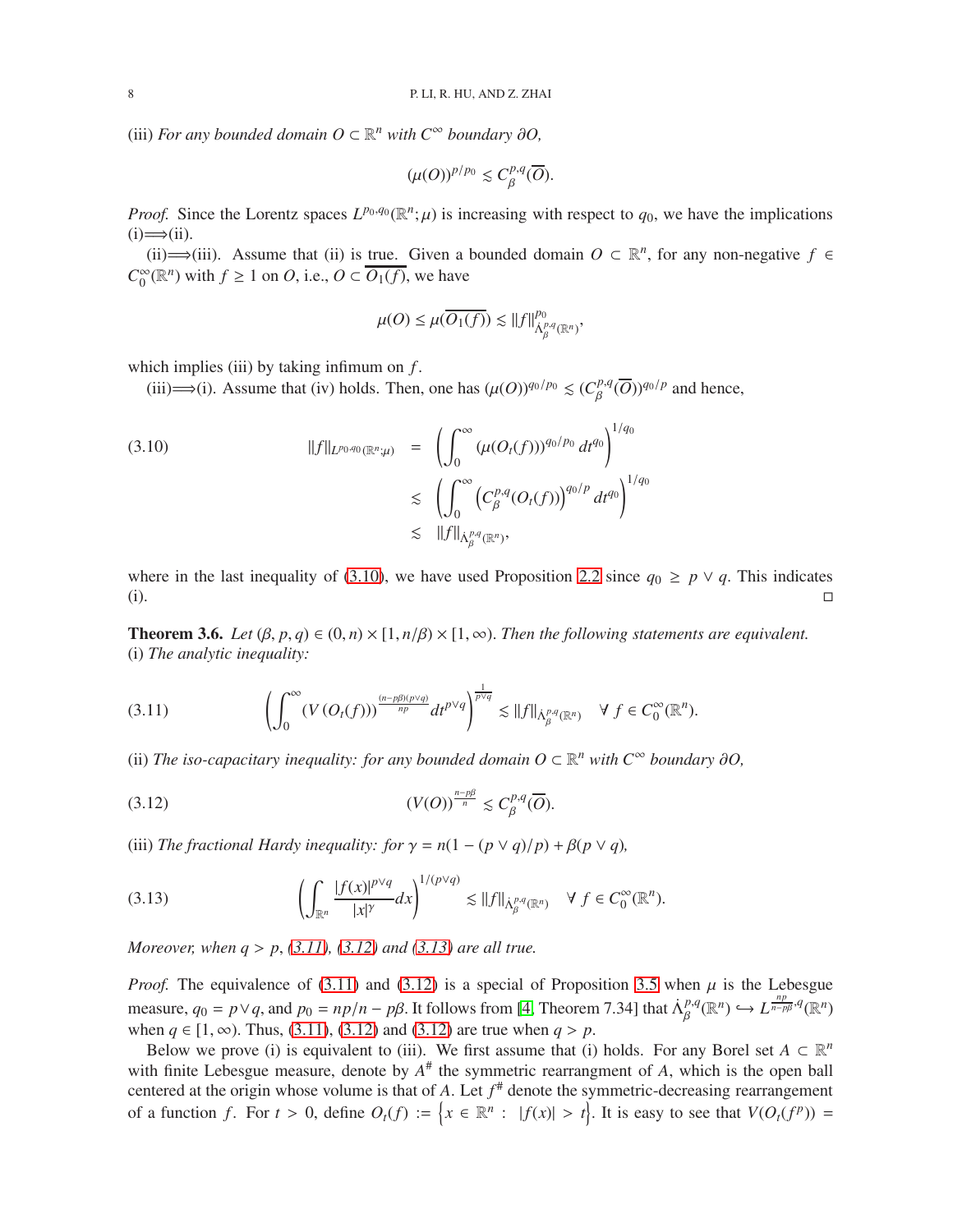$V(O_{t^{1/p}}(f))$ ,  $p > 1$ . Then we can get

$$
\begin{split}\n&\left(\int_0^\infty \left(V(O_t(f))\right)^{\frac{(n-p\beta)(p\vee q)}{np}} dt^{p\vee q}\right)^{\frac{1}{p\vee q}} \\
&=\left(\int_0^\infty \left(V(O_t(f^*)))^{\frac{(n-p\beta)(p\vee q)}{np}} dt^{p\vee q}\right)^{\frac{1}{p\vee q}} \\
&\approx \left(\int_0^\infty \left(V(O_t((f^*)^{p\vee q}))\right)^{\frac{(n-p\beta)(p\vee q)}{np}} dt\right)^{\frac{1}{p\vee q}}.\n\end{split}
$$

Denote by  $B_{r(t)}$  the ball centered at the origin with the radius

$$
r(t) := \left(V(O_t((f^*)^{p\vee q}))\right)^{1/n}.
$$

Then

$$
\left(\int_{\mathbb{R}^n} \frac{|f^{\#}(x)|^{p\vee q}}{|x|^{\gamma}} dx\right)^{\frac{1}{p\vee q}} = \left(\int_0^{\infty} \int_{\mathbb{R}^n} \frac{1_{B_{r(t)}}(x)}{|x|^{\gamma}} dx dt\right)^{\frac{1}{p\vee q}} \n= \left(\int_0^{\infty} \left(V(O_t((f^{\#})^{p\vee q}))\right)^{\frac{n-\gamma}{n}} dt\right)^{\frac{1}{p\vee q}}.
$$

Using [\[28,](#page-13-19) Theorem 3.4], we obtain

$$
\begin{split}\n&\left(\int_{\mathbb{R}^n} \frac{|f(x)|^{p\vee q}}{|x|^{\gamma}} dx\right)^{1/(p\vee q)} \leq \left(\int_{\mathbb{R}^n} \frac{|f^{\#}(x)|^{p\vee q}}{|x|^{\gamma}} dx\right)^{\frac{1}{p\vee q}} \\
&\leq \left(\int_0^{\infty} \left(V(O_t((f^{\#})^{p\vee q}))\right)^{\frac{(n-p\beta)(p\vee q)}{np}} dt\right)^{\frac{1}{p\vee q}} \\
&\approx \left(\int_0^{\infty} \left(V(O_t(f^{p\vee q}))\right)^{\frac{(n-p\beta)(p\vee q)}{np}} dt\right)^{\frac{1}{p\vee q}} \\
&\approx \left(\int_0^{\infty} \left(V(O_t(f)))^{\frac{(n-p\beta)(p\vee q)}{np}} dt^{p\vee q}\right)^{\frac{1}{p\vee q}} \\
&\leq \|f\|_{\dot{\Lambda}_{\beta}^{p,q}(\mathbb{R}^n)},\n\end{split}
$$

which gives [\(3.13\)](#page-7-3).

Conversely, if (iii) holds, then via a similar procedure, we can deduce that

$$
\left(\int_0^\infty (V(O_t(f)))^{\frac{(n-p\beta)(p\vee q)}{np}} dt^{p\vee q} \right)^{\frac{1}{p\vee q}}
$$
  
\n
$$
\approx \left(\int_0^\infty (V(O_t(f^{\#}))^{\frac{(n-p\beta)(p\vee q)}{np}} dt^{p\vee q} \right)^{\frac{1}{p\vee q}}
$$
  
\n
$$
\approx \left(\int_{\mathbb{R}^n} \frac{|f^{\#}(x)|^{p\vee q}}{|x|^{\gamma}} dx\right)^{\frac{1}{p\vee q}}
$$
  
\n
$$
\lesssim ||f^{\#}||_{\dot{\Lambda}_\beta^{p,q}(\mathbb{R}^n)}
$$
  
\n
$$
\lesssim ||f||_{\dot{\Lambda}_\beta^{p,q}(\mathbb{R}^n)},
$$

which proves (i).  $\Box$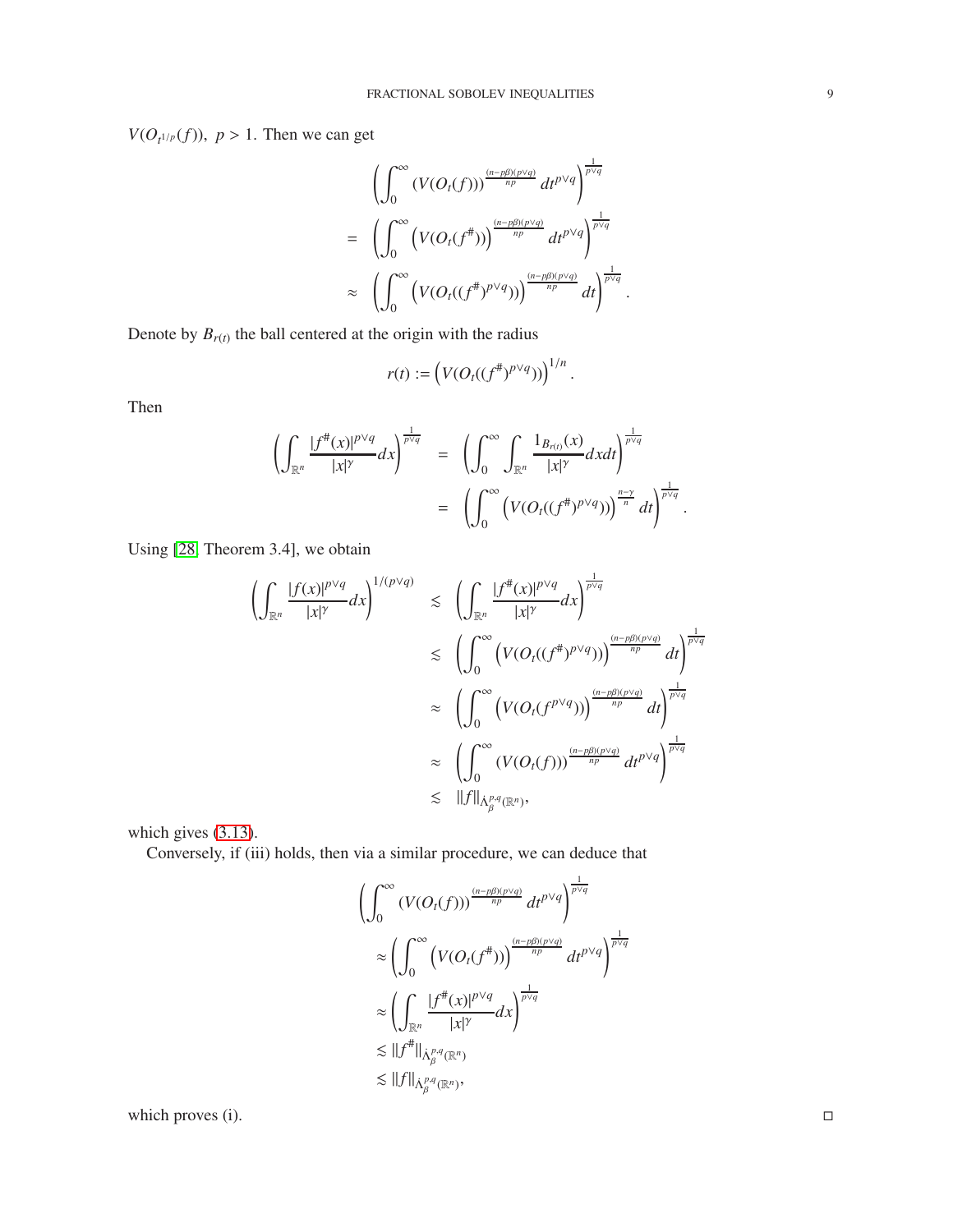*Remark* 3.7*.* When *q* > *p*, Theorem [3.6](#page-7-4) implies that the Sobolev inequality

$$
||f||_{L^{\frac{np}{n-p\beta},q}(\mathbb{R}^n)} \lesssim ||f||_{\dot{\Lambda}^{p,q}_{\beta}(\mathbb{R}^n)},
$$

established in [\[4,](#page-12-4) Theorem 7.34], is equivalent to the iso-capacitary inequality:  $(V(O))^{\frac{n-p\beta}{n}} \leq C_{\beta}^{p,q}$ β (*O*), and the fractional Hardy inequality:

<span id="page-9-2"></span>
$$
\left(\int_{\mathbb{R}^n} \frac{|f(x)|^q}{|x|^{n(1-q/p)+q\beta}} dx\right)^{1/q} \lesssim ||f||_{\dot{\Lambda}^{p,q}_\beta(\mathbb{R}^n)}
$$

<span id="page-9-0"></span>which is more general than the fractional Hardy inequality in  $\Lambda_R^{p,p}$  $_{\beta}^{p,p}(\mathbb{R}^n)$ . In the next section, we will strengthen [\(3.14\)](#page-9-2) by capacitary Lorentz norms.

4. Strengthened Fractional Sobolev Inequalities by Capacitary Lorentz Spaces

<span id="page-9-1"></span>4.1. Embeddings of Capacitrary Lorentz Spaces to Lorentz Spaces. In this section, we prove that the second term in [\(3.9\)](#page-6-1) will be replaced by capacitary Lorentz norms.

<span id="page-9-6"></span>**Theorem 4.1.** *Let*  $β ∈ (0, n), p ≥ 1, q > 0, 1 < r < ∞$ . *Let*  $p_0 ≥ 1, q_0 > 0$ , and  $µ$  *be a non-negative Radon measure. Then the following statements are equivalent.* (i) *The embedding:*

(4.1) 
$$
||f||_{L^{r,q_0}(\mathbb{R}^n)} \lesssim ||f||_{L^{p_0,q_0}(\mathbb{R}^n; C^{p,q}_\beta)} \quad \forall \ f \in C_0^{\infty}(\mathbb{R}^n).
$$

(ii) *The iso-capacitary inequality:*

$$
(4.2) \t\t\t (\mu(O))^{p_0/r} \lesssim C_{\beta}^{p,q}(\overline{O}),
$$

*holds for any bounded domain*  $O \subset \mathbb{R}^n$  *with*  $C^{\infty}$  *boundary* ∂*O*.

*Proof.* Suppose that [\(4.2\)](#page-9-3) is true. For any  $f \in C_0^{\infty}$  $_{0}^{\infty}(\mathbb{R}^{n})$ , [\(4.2\)](#page-9-3) implies

<span id="page-9-4"></span><span id="page-9-3"></span>
$$
(\mu(O_t(f)))^{p_0/r} \lesssim C_{\beta}^{p,q}(\overline{O_t(f)})
$$

and so

$$
\begin{array}{rcl} \|f\|_{L^{r,q_0}(\mathbb{R}^n)} & = & \left( \int_0^\infty \mu(O_t(f))^{q_0/r} dt^{q_0} \right)^{1/q_0} \\ & \leq & \left( \int_0^\infty (C_\beta^{p,q}(\overline{O_t(f)}))^{q_0/p_0} dt^{q_0} \right)^{1/q_0} .\end{array}
$$

Thus,  $(4.1)$  holds.

Now, assume that [\(4.1\)](#page-9-4) is true. For any bounded domain  $O \subset \mathbb{R}^n$  with  $C^{\infty}$  boundary  $\partial O$ , denote by dist(*x*, *E*) the Euclidean distance of a point *x* to a set *E*. For any  $\varepsilon \in (0, 1)$ , define

$$
f_{\varepsilon}(x) = \begin{cases} 1 - \varepsilon^{-1} \operatorname{dist}(x, \overline{O}), & \operatorname{dist}(x, \overline{O}) < \varepsilon; \\ 0, & \text{otherwise.} \end{cases}
$$

Thus,  $f_{\varepsilon} \in C^{\infty}(\mathbb{R}^n)$  and

<span id="page-9-5"></span>
$$
O_t(f_{\varepsilon}) \subset U_1 := \{ x \in \mathbb{R}^n : \text{dist}(x, \overline{O}) < 1 \}
$$

and so  $\mu(O_t(f_{\varepsilon})) \leq \mu(U_1) < \infty$ . Then, the dominated convergence theorem implies

(4.3)  
\n
$$
\lim_{\varepsilon \to 0^+} ||f_{\varepsilon}||_{L^{r,q_0}(\mathbb{R}^n; \mu)} = \lim_{\varepsilon \to 0^+} \left( \int_0^1 (\mu(O_t(f_{\varepsilon})))^{q_0/p_0} dt^{q_0} \right)^{1/q_0}
$$
\n
$$
= \left( \int_0^1 \lim_{\varepsilon \to 0^+} (\mu(O_t(f_{\varepsilon})))^{q_0/r} dt^{q_0} \right)^{1/q_0}
$$
\n
$$
= (\mu(O))^{1/r}.
$$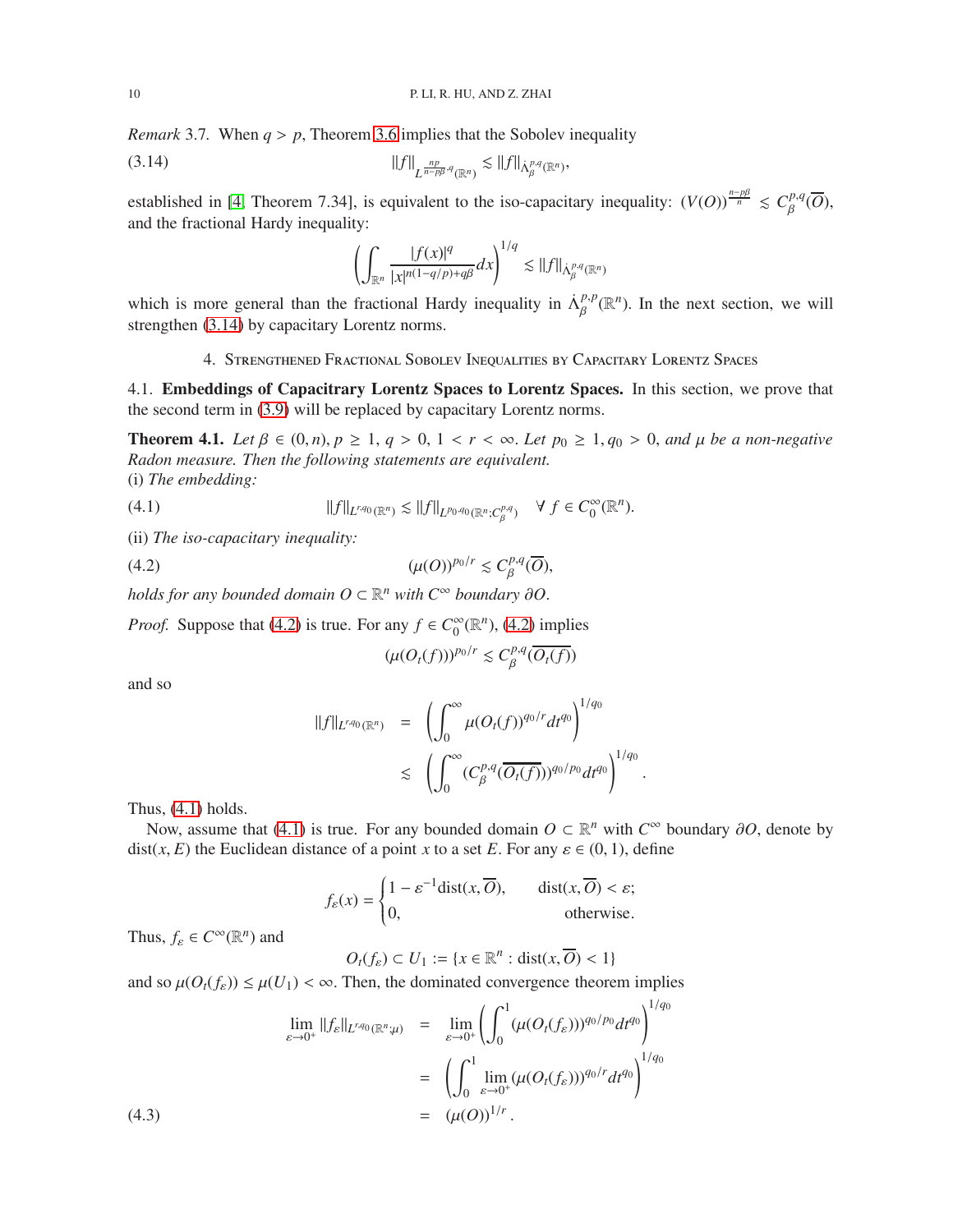On the other hand, [\(4.1\)](#page-9-4) implies

$$
\begin{array}{rcl} \|f_{\varepsilon}\|_{L^{r,q_0}(\mathbb{R}^n;\mu)} & = & \left(\int_0^\infty \left(\mu\left(O_t(f_{\varepsilon})\right)\right)^{q_0/r} dt^{q_0}\right)^{1/q_0} \\ & \leq & \left(\int_0^\infty \left(C_{\beta}^{p,q}\left(O_t(f_{\varepsilon})\right)\right)^{q_0/p_0} dt^{q_0}\right)^{1/q_0} \\ & \leq & \left(\int_0^1 \left(C_{\beta}^{p,q}\left(O_t(f_{\varepsilon})\right)\right)^{q_0/p_0} dt^{q_0}\right)^{1/q_0} \\ & \leq & \left(C_{\beta}^{p,q}(\overline{O_{\varepsilon}})\right)^{1/p_0}, \end{array}
$$

where the last inequality is due to

<span id="page-10-1"></span>
$$
\Big\{x\in\mathbb{R}^n:\ |f_{\varepsilon}(x)|\geq t\Big\}\subset\overline{O_{\varepsilon}}:=\Big\{x\in\mathbb{R}^n:\ \text{dist}(x,\overline{O}<\varepsilon)\Big\}.
$$

Letting  $\varepsilon \to 0^+$  gives us [\(4.2\)](#page-9-3) due to [\(4.3\)](#page-9-5).

<span id="page-10-3"></span>**Theorem 4.2.** *Let*  $\beta \in (0, n)$ ,  $q > 0$ ,  $1 \leq p < n/\beta$ , and  $q_0 > 0$ . Then the following two statements are *equivalent.*

(i) *The embedding:*

(4.4) 
$$
||f||_{L^{\frac{np}{n-p\beta},q_0}(\mathbb{R}^n)} \lesssim ||f||_{L^{p,q_0}(\mathbb{R}^n; C^{p,q}_\beta)} \quad \forall \ f \in C^{\infty}_0(\mathbb{R}^n).
$$

(ii) *The iso-capacitary inequality*

<span id="page-10-2"></span>(4.5) 
$$
(V(O))^{\frac{n-p\beta}{n}} \lesssim C_{\beta}^{p,q}(\overline{O}) \quad \forall \text{ bounded domain } O \subset \mathbb{R}^n \text{ with } C^{\infty} \text{ boundary } \partial O.
$$

*Moreover, when*  $q \geq p$ *, both* [\(4.4\)](#page-10-1) and [\(4.5\)](#page-10-2) are true.

*Proof.* The truth of the iso-capacitary inequality [\(4.5\)](#page-10-2) was established in Theorem [3.2](#page-4-6) for  $p = q$ , and Theorem [3.6](#page-7-4) for  $q > p$ . So, [\(4.5\)](#page-10-2) implies the truth of [\(4.4\)](#page-10-1) if we establish the equivalence of (4.4)-[\(4.5\)](#page-10-2) which is the special case of Theorem [4.1](#page-9-6) when  $r = np/(n - p\beta)$ ,  $p_0 = p$  and  $\mu$  is the Lebesgue measure on  $\mathbb{R}^n$ .

 $\Box$ 

<span id="page-10-0"></span>4.2. Embeddings of Besov Spaces to Capacitrary Lorentz Spaces. Below we will show that the embedding  $\Lambda_{\beta}^{p,q}$  $L^{p,q}(\mathbb{R}^n) \hookrightarrow L^{p,q_0}(\mathbb{R}^n, C^{p,p}_{\beta})$  $\beta_{\beta}^{p,p}$ ) implies the iso-capacitary inequality in term of a new introduced fractional  $(\beta, p, q)$ −perimeter  $P_{\beta}^{p,q}$  $_{\beta}^{\rho,q}(E):$ 

$$
\left(C^{p,q}_{\beta}(\overline{O})\right)^{1/p} \leq 2P^{p,q}_{\beta}(O)
$$

for  $p \in [1, n/\beta), \beta \in (0, 1)$  and all bounded domain  $O \subset \mathbb{R}^n$  with  $C^{\infty}$ boundary  $\partial O$ . Here  $P_{\beta}^{p,q}$  $_{\beta}^{p,q}(O)$  is defined as follows.

**Definition 4.3.** Let *p*, *q* > 0. For any *E* ⊂ ℝ<sup>*n*</sup>, let *E<sup>c</sup>* = ℝ<sup>*n*</sup>\*E*. The fractional (β, *p*, *q*)−perimeter  $P_R^{p,q}$  $_{\beta}^{\rho,q}(E)$ is defined as

(4.6) 
$$
P_{\beta}^{p,q}(E) = \left( \int_{E} \left( \int_{E^{c}} \frac{dx}{|x-y|^{\frac{(n+p\beta)p}{q}}} \right)^{q/p} dy \right)^{1/q}.
$$

When  $p = q = 1, P<sub>g</sub><sup>1,1</sup>$  $B_{\beta}^{1,1}(E) = P_{\beta}(E)$  which is the fractional  $\beta$ -perimeter  $P_{\beta}(E)$  defined as

$$
P_{\beta}(E) := \frac{1}{2} ||1_E||_{\dot{\Lambda}_{\beta}^{1,1}(\mathbb{R}^n)} = \int_{E} \int_{E^c} \frac{dx dy}{|x - y|^{n + \beta}}.
$$

The regularity of set with minimal fractional perimeter  $P_\beta(E)$ , the approximation of  $P_\beta(E)$  to the classical perimeter and other geometric properties of  $P_\beta(E)$  have been studied in [\[9,](#page-12-9) [12,](#page-12-10) [7,](#page-12-11) [10,](#page-12-12) [13,](#page-12-13) [18,](#page-13-20) [35,](#page-13-21) [36,](#page-13-22) 22,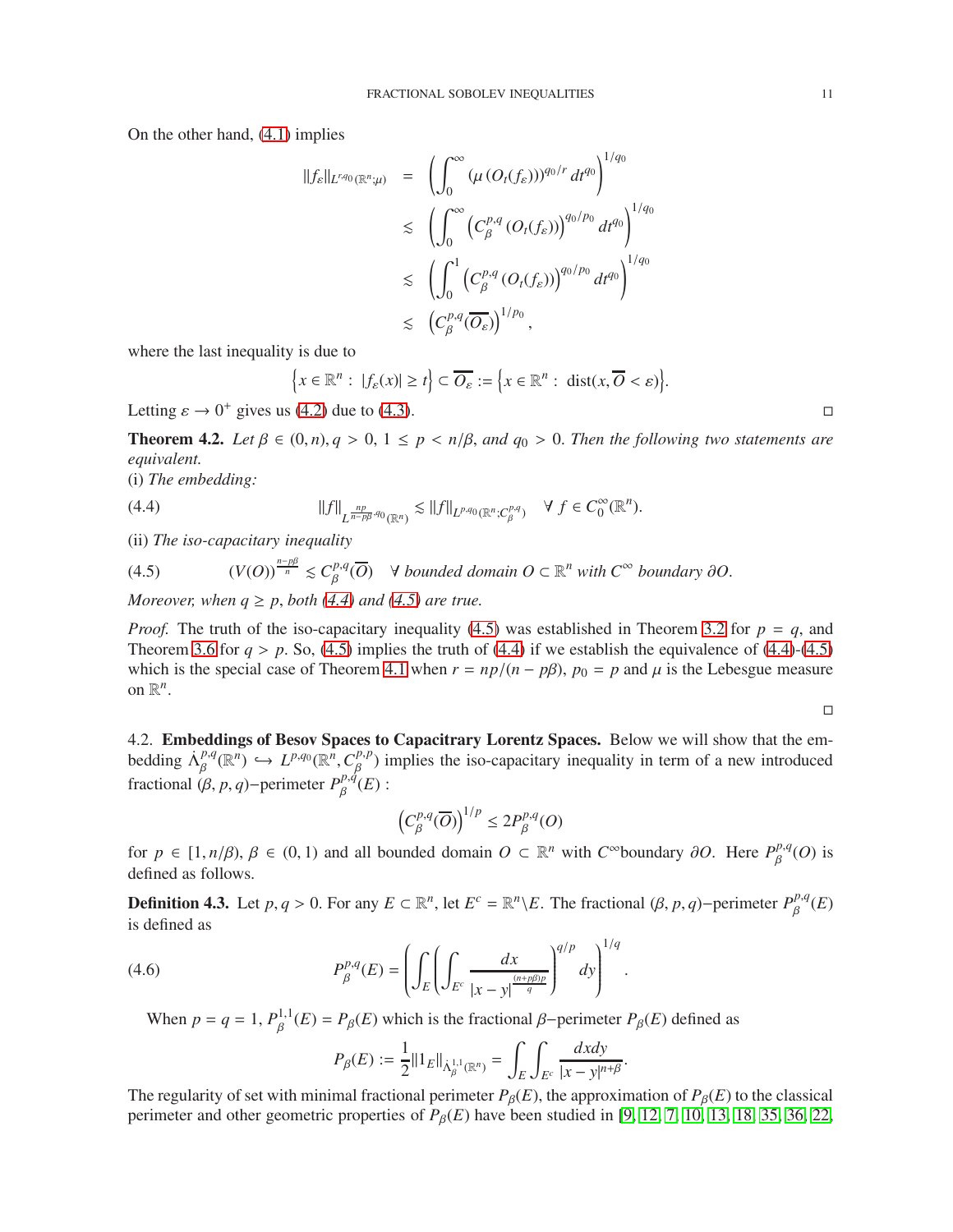[20\]](#page-13-23). The fractional perimeter  $P_\beta(E)$  has been applied to study other embeddings in [\[27\]](#page-13-17). When  $p = q > 1$ and  $p\beta \in (0, 1)$ ,  $P_{\beta}^{p, p}$  $_{\beta}^{p,p}(E) = (P_{p\beta}(E))^{1/p}.$ 

<span id="page-11-3"></span>**Theorem 4.4.** *Let*  $β ∈ (0, n)$ ,  $1 ≤ p < n/β$ ,  $q > 0$ , and  $p ∨ q ≤ q<sub>0</sub> < ∞$ . (i) *The following embedding holds:*

$$
(4.7) \t\t\t\t\t||f||_{L^{p,q_0}(\mathbb{R}^n;C^{p,q}_\beta)} \lesssim ||f||_{\dot{\Lambda}^{p,q}_\beta(\mathbb{R}^n)} \quad \forall \ f \in C^{\infty}_0(\mathbb{R}^n).
$$

(ii) If  $\beta \in (0, 1)$ , then the iso-capacitary inequality holds: for any bounded domain  $O \subset \mathbb{R}^n$  with  $C^\infty$ *boundary* ∂*O, there holds the following geometric inequality:*

$$
(4.8) \t(C_{\beta}^{p,q}(\overline{O}))^{1/p} \lesssim P_{\beta}^{p,q}(O).
$$

*Proof.* For (i), Proposition [2.2](#page-3-2) implies the truth of [\(4.7\)](#page-11-1). Now we prove (ii). For  $\varepsilon > 0$  and a bounded domain  $O \subset \mathbb{R}^n$  with  $C^\infty$  boundary ∂*O*, denote

<span id="page-11-2"></span><span id="page-11-1"></span>
$$
O_{\varepsilon} := \left\{ x \in \mathbb{R}^n : \text{ dist } (x, \overline{O} < \varepsilon) \right\}
$$

and

$$
f_{\varepsilon}(x) := \begin{cases} 1 - \varepsilon^{-1} \operatorname{dist}(x, \overline{O}), & \operatorname{dist}(x, \overline{O}) < \varepsilon; \\ 0, & \text{otherwise.} \end{cases}
$$

Then,  $f_{\varepsilon}(x) = 1$  for all  $x \in \overline{O}$  and so  $\overline{O} \subset O_t(f_{\varepsilon})$  for all  $\varepsilon \in (0, 1)$  and  $t \in (0, 1)$ . Thus,

$$
(C^{p,q}_{\beta}(\overline{O}))^{1/p} \leq \left(\int_0^{\infty} \left(C^{p,q}_{\beta}(\overline{O_t(f_{\varepsilon})})\right)^{q_0/p} dt^{q_0}\right)^{1/q_0} \lesssim ||f_{\varepsilon}||_{\dot{\Lambda}^{p,q}_\beta(\mathbb{R}^n)}.
$$

Since  $f_{\varepsilon} \to 1_{\overline{O}}$  as  $\varepsilon \to 0^+$ , the dominated convergent theorem implies

$$
(C_{\beta}^{p,q}(\overline{O}))^{1/p} \leq \lim_{\varepsilon \to 0^{+}} \|f_{\varepsilon}\|_{\dot{\Lambda}_{\beta}^{p,q}(\mathbb{R}^{n})}
$$
  
\n
$$
= \|1_{\overline{O}}\|_{\dot{\Lambda}_{\beta}^{p,q}(\mathbb{R}^{n})}
$$
  
\n
$$
= \left(\int_{\mathbb{R}^{n}} \left(\int_{\mathbb{R}^{n}} \frac{|1_{\overline{O}}(x) - 1_{\overline{O}}(y)|^{p}}{|x - y|^{(n + p\beta)p/q}} dx\right)^{q/p} dy\right)^{1/q}
$$
  
\n
$$
= 2 \left(\int_{O^{c}} \left(\int_{O} \frac{1}{|x - y|^{(n + p\beta)p/q}} dx\right)^{q/p} dy\right)^{1/q}
$$
  
\n
$$
= 2P_{\beta}^{p,q}(O).
$$

Thus,  $(4.8)$  holds.

*Remark* 4.5. When  $p = q = 1$  and  $q_0 = n/(n - \beta)$ , Xiao [41] showed that [\(4.7\)](#page-11-1) and [\(4.8\)](#page-11-2) are true, sharp and equivalent using the general co-area formula

$$
\|f\|_{\dot{\Lambda}^{1,1}_\beta(\mathbb{R}^n)}=2\int_0^\infty P_\beta(O_t(f))dt.
$$

<span id="page-11-0"></span>4.3. Strengthened Fractional Sobolev Inequalities by Capacitary Lorentz Spaces. Based on Theorems [4.2](#page-10-3) and [4.4,](#page-11-3) we can strengthen the fractional Sobolev inequality

$$
\left(\int_{\mathbb{R}^n} |f(x)|^{\frac{np}{n-p\beta}} dx\right)^{\frac{n-p\beta}{np}} \lesssim ||f||_{\dot{\Lambda}^{p,p}_{\beta}(\mathbb{R}^n)}
$$

and the isoperimetric type inequality

$$
(V(O))^{1-p\beta/n}\lesssim (2P_\beta^{p,p}(O))^p.
$$

**Corollary 4.6.** *Let*  $\beta \in (0, n)$  *and*  $1 \leq p \leq n/\beta$ ,  $p \vee q \leq q_0 < \infty$ .

 $\Box$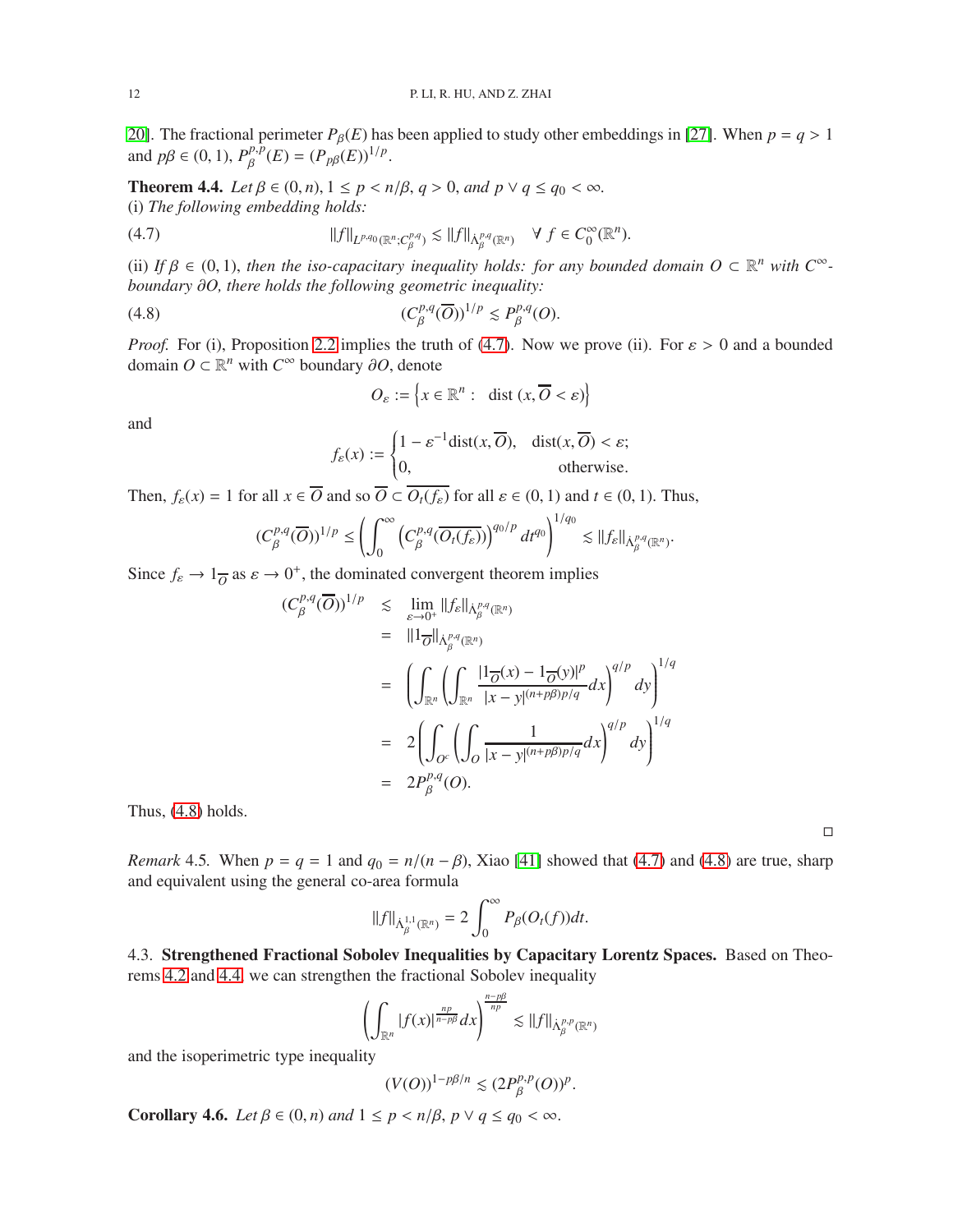(i) *There holds the analytic inequality:*

$$
(4.9) \t\t\t ||f||_{L^{\frac{np}{n-p\beta},q_0}(\mathbb{R}^n)} \lesssim ||f||_{L^{p,q_0}(\mathbb{R}^n;C^{p,q}_\beta)} \lesssim ||f||_{\dot{\Lambda}^{p,q}_\beta(\mathbb{R}^n)} \quad \forall f \in C_0^{\infty}(\mathbb{R}^n).
$$

*When*  $\beta \in (0, 1)$ , *(i) implies the following geometric inequality.* 

(ii) *The geometric inequality:*

<span id="page-12-14"></span>
$$
(V(O))^{\frac{n-p\beta}{n}} \leq C_{\beta}^{p,p}(\overline{O}) \leq (P_{\beta}^{p,q}(O))^p \quad \forall \text{ bounded domain } O \subset \mathbb{R}^n \text{ with } C^{\infty} \text{ boundary } \partial O.
$$

*Thus, when*  $\beta \in (0, 1)$ *, (ii) is also true.* 

# *Remark* 4.7*.*

(i) When  $q_0 = np/(n - p\beta)$  and  $p = q$ , [\(4.9\)](#page-12-14) implies

<span id="page-12-15"></span>
$$
(4.10) \qquad \left(\int_{\mathbb{R}^n} |f(x)|^{\frac{np}{n-p\beta}} dx\right)^{\frac{n-p\beta}{np}} \lesssim \left(\int_0^\infty \left(C_\beta^{p,p}\left(O_t(f)\right)\right)^{\frac{n}{n-p\beta}} dt^{\frac{np}{n-p\beta}}\right)^{\frac{n-p\beta}{np}} \lesssim \|f\|_{\dot{\Lambda}_\beta^{p,p}(\mathbb{R}^n)}
$$

which strengthens the fractional Sobolev inequality [\(1.1](#page-0-1)). When  $p = q = 1$ , [\(4.10\)](#page-12-15) was established by Xiao in [\[40,](#page-13-12) 41].

(ii) When  $q_0 = q \ge p \ge 1$ , [\(4.9\)](#page-12-14) implies

$$
\|f\|_{L^{\frac{np}{n-p\beta},q}(\mathbb R^n)}\lesssim \|f\|_{L^{p,q}(\mathbb R^n; C^{p,q}_\beta)}\lesssim \|f\|_{\dot{\Lambda}^{p,q}_\beta(\mathbb R^n)}
$$

which strengthens the Sobolev type inequality

$$
\|f\|_{L^{\frac{np}{n-p\beta},q}(\mathbb{R}^n)}\lesssim \|f\|_{\dot{\Lambda}^{p,q}_\beta(\mathbb{R}^n)}
$$

established in [\[4,](#page-12-4) Theorem 7.34].

(iii) When  $p = 1$ , in [\[25\]](#page-13-24),  $(V(O))^{\frac{n-\beta}{n}} \leq 2P_R^{1,1}$  $\beta^{1,1}(O)$  was proved to be equivalent to the fractional Sobolev inequality

$$
\left(\int_{\mathbb{R}^n} |f(x)|^{\frac{np}{n-p\beta}} dx\right)^{\frac{n-p\beta}{np}} \lesssim ||f||_{\dot{\Lambda}^{p,p}_{\beta}(\mathbb{R}^n)}.
$$

### <span id="page-12-0"></span>**REFERENCES**

- <span id="page-12-6"></span>[1] Adams, D.: A note on Choquet integrals with respect to Hausdorff capacity. Function spaces and applications. Springer, Berlin, Heidelberg, pp. 115-124 (1988)
- <span id="page-12-5"></span>[2] Adams, D.: The classification problem for capacities associated with the Besov and Triebel-Lizorkin spaces. PWN Polish Sci. Publ. 22, 9-24 (1989)
- <span id="page-12-7"></span><span id="page-12-4"></span>[3] Adams, D.: Besov capacity redux. Journal of Mathematical Sciences 162, 307-318 (2009)
- [4] Adams, R., Fournier, J.: Sobolev Spaces, second ed., Acadmic Press, New York (2003)
- <span id="page-12-8"></span>[5] Adams, D., Xiao, J.: Strong type estimates for homogeneous Besov capacities. Math. Ann. 325, 695-709 (2003)
- [6] Almgren, F., Lieb, E.: Symmetric decreasing rearrangement is sometimes continuous. J. Amer. Math. Soc. 2, 683-773 (1989)
- <span id="page-12-11"></span>[7] Ambrosio, L., Guido, De P., Luca, M.: Gamma-convergence of nonlocal perimeter functionals. Manuscripta Mathematica 134, 377-403 (2011)
- <span id="page-12-1"></span>[8] Beckner, W., Pearson, M.: On sharp Sobolev embedding and the logarithmic Sobolev inequalities. Bull. London Math. Soc. 30, 80-84 (1998)
- <span id="page-12-12"></span><span id="page-12-9"></span>[9] Brasco, L., Lindgren, E., Parini, E.: The fractional Cheeger problem. Interfaces Free Bound. 16, 419-458 (2014)
- [10] Bourgain, J., Brezis, H., Mironescu, P.: Another look at Sobolev spaces, in: J.L. Menaldi, E. Rofman, A. Sulem (Eds.), Optimal Control and Partial Differential Equations, a volume in honor of A. Bensoussans 60th birthday, IOS Press, 439- 455 (2001)
- <span id="page-12-3"></span>[11] Caffarelli, L., Vasseur, A.: Drift diffusion equations with fractional diffusion and the quasi-geostrophic equation. Ann. of Math. 171, 1903-1930 (2010)
- <span id="page-12-13"></span><span id="page-12-10"></span>[12] Caffarelli, L., Roquejoffre, J.-M., Savin, O.: Nonlocal minimal surfaces, Comm. Pure Appl. Math. 63, 1111-1114 (2010)
- [13] Caffarelli, L., Enrico, V.: Uniform estimates and limiting arguments for nonlocal minimal surfaces. Cal. Vari. Partial Differ. Equ. 41, 203-240 (2011)
- <span id="page-12-2"></span>[14] Carlen, E., Loss, M.: Logarithmic Sobolev inequalities and spectral gaps, in: Recent Advances in the Theory and Applications of Mass Transport, in: Contemp. Math., vol.353, Amer. Math. Soc., Providence, RI, pp. 53-60 (2004)